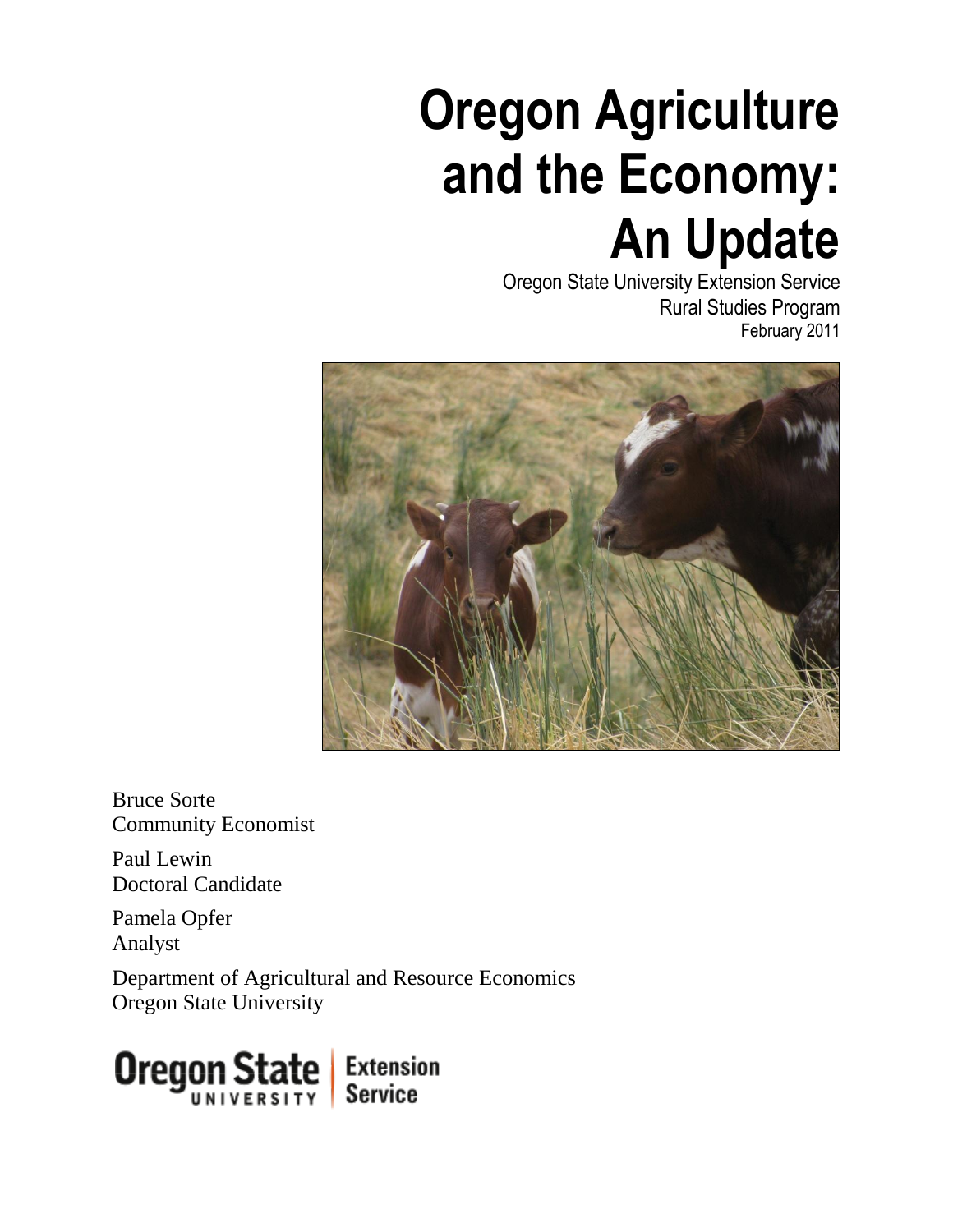## **Contents**

| Agricultural Support Services, Wholesale Trade, Transportation and Warehousing, Retail Trade, |  |
|-----------------------------------------------------------------------------------------------|--|
|                                                                                               |  |
|                                                                                               |  |
|                                                                                               |  |
|                                                                                               |  |
|                                                                                               |  |

#### **Tables**

| Table 6.—Change in Oregon agricultural commodity sales (2005, 2008, and 2009) 10      |  |
|---------------------------------------------------------------------------------------|--|
| Table 7.—Oregon agricultural processing in food, fiber, and related products (2009)12 |  |
|                                                                                       |  |
|                                                                                       |  |
|                                                                                       |  |
|                                                                                       |  |
|                                                                                       |  |
| <b>Figures</b>                                                                        |  |
|                                                                                       |  |
|                                                                                       |  |
|                                                                                       |  |
|                                                                                       |  |
| Figure 5.—Oregon agricultural processing: sectors with more than 1,000 jobs           |  |
|                                                                                       |  |

#### **Acknowledgments**

The authors thank the Oregon Department of Agriculture (ODA) for commissioning and funding this study. We also appreciate the reviews and suggestions provided by Dr. Bruce Weber, OSU Professor; Dr. Jeff Reimer, OSU Assistant Professor; and Brent Searle, Special Assistant to the ODA Director. Their comments improved the theoretical integrity and clarity of the report. Cover photo by Leslie Carnes, Umatilla County. Other photos were by Leslie Carnes; Terry Tallman, Morrow County; and Andrea Johnson and Peter Truitt, Marion County. They well show the great diversity of Oregon agriculture. Teresa Welch, Wild Iris Communications, did the editing and, as usual, significantly contributed to the quality and usefulness of the report.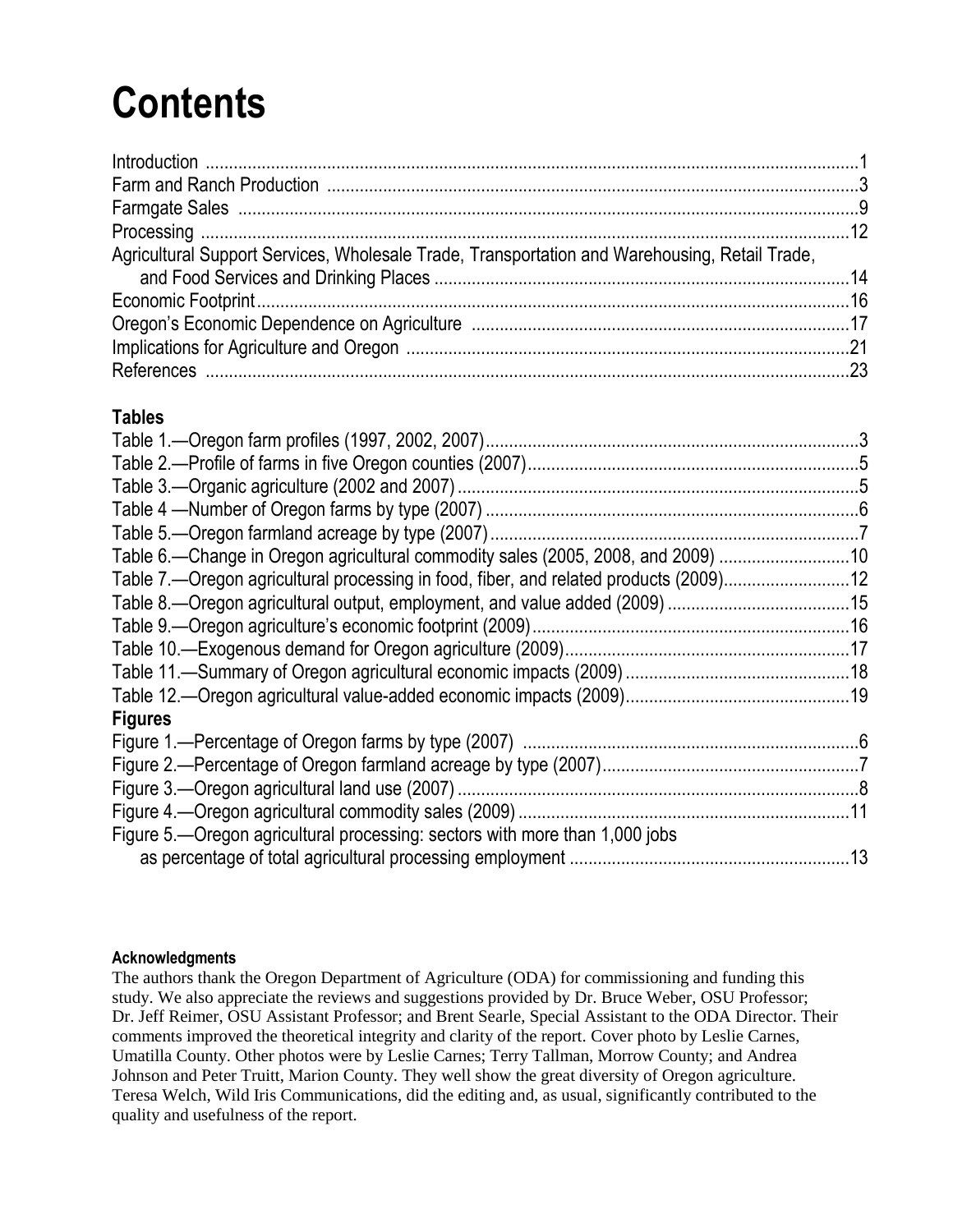―*Farms of all sizes, shapes, and forms add to the fabric of Oregon agriculture. All are important and we want all to be successful as stewards, businesses, and community citizens."*

– Katy Coba, Director, Oregon Department of Agriculture

#### **Introduction**

As many industries continue to struggle in Oregon, many parts of the agricultural industry, with some notable exceptions (such as nursery crops and grass seed), provide some stability for the state's economy. In 2009, the most recent period for which we have complete datasets, agriculture was responsible for or connected to more than 15 percent of all economic activity in Oregon. Although the number of farms and overall land in farming is decreasing, agriculture in 2009 is credited with adding more than \$22 billion to Oregon's net state product.

Global competition and policy debates over the use of natural resources may make it more difficult to predict future market conditions. Nonetheless, globalization has provided market opportunities for many producers, and farmers and ranchers have adjusted their management practices to address sustainability concerns while still increasing output and product quality.

The USDA has initiated a nationwide "know your farmer, know your food" campaign that educates the public about buying local and supports farmers' efforts to know their customers. Developing a stronger relationship between agricultural producers and consumers provides more accountability for the whole agricultural industry. It also develops customers who are willing to pay a premium price for local food, which increases the economic effects of the industry by keeping food dollars in Oregon.

While consumers have benefited from changes that have allowed them to spend ever-smaller portions of their income for agricultural products, producers have struggled to maintain sufficient profit margins while using sustainable production processes. According to the 2007 Census of Agriculture, almost two-thirds of Oregon farms reported net losses. Production costs continue to increase, particularly fuel and fertilizer prices, and the labor market has become quite policydependent.

Policies that support and regulate agriculture play a large role in these changes. Particularly during this economic recession and slow recovery, policy makers have increased their consideration of an industry's economic contribution as they make decisions. Economists typically measure economic impacts in terms of sales, jobs, or value of added contributions to the economy.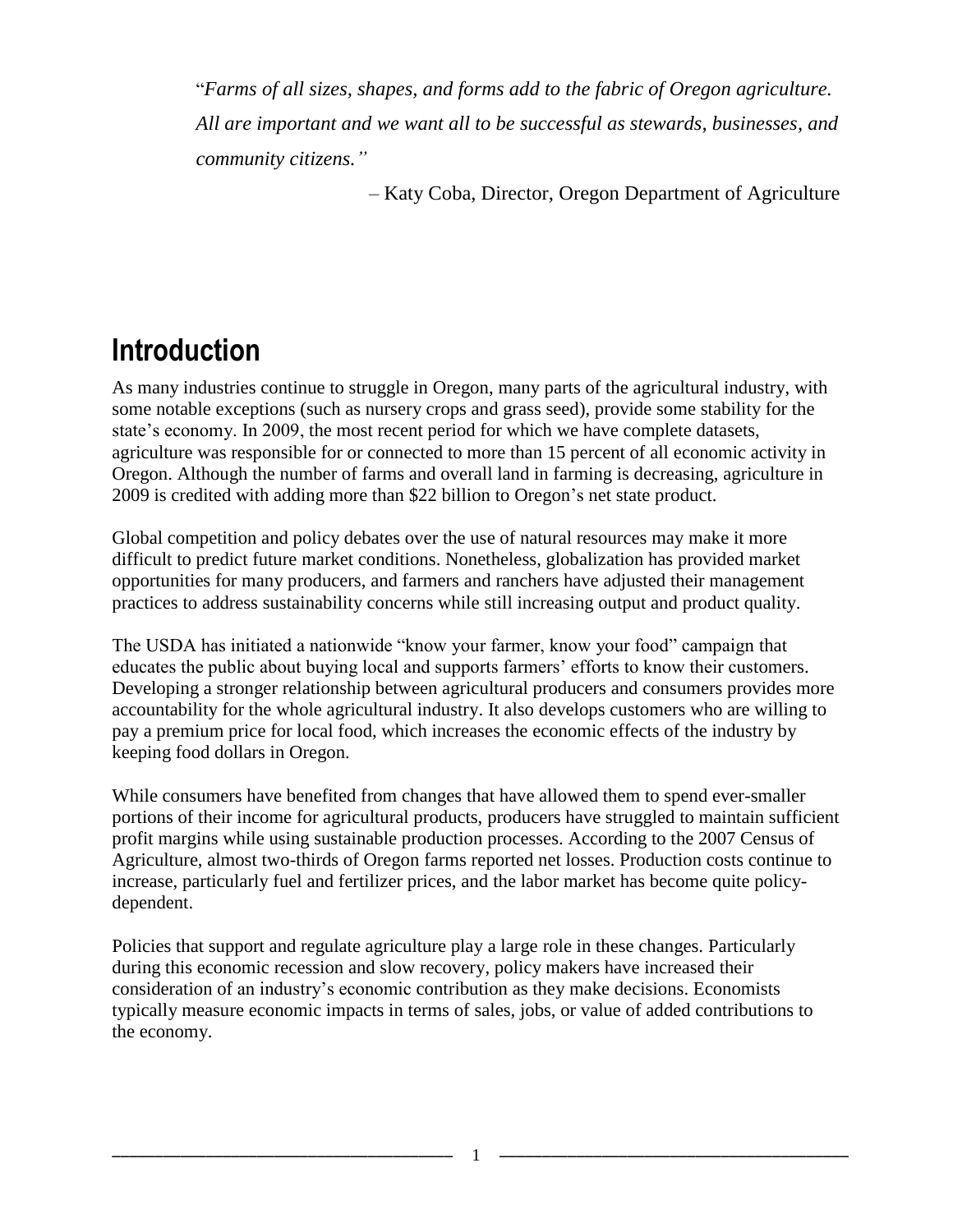This report provides economic measures based on sales, employment, and value added. In this analysis we:

- Profile agriculture
- Estimate agriculture's "economic footprint"
- Calculate the extent to which Oregon's economy depends on agriculture or agriculture's economic impacts
- Discuss the implications of these findings

It is important to remember that the metrics in the various tables and figures throughout this report represent different ways of describing agriculture. While they can be considered together for a comprehensive summary of agriculture, the individual metrics should not be added together. They are based on economic calculations and an economic model that provide useful, though not precise, estimates.

This report is an update. It follows the format of, updates the information in, and includes some of the narrative from *Oregon Agriculture and the Economy* (SR 1080, OSU Extension Service) by Bruce Sorte and Bruce Weber in 2008.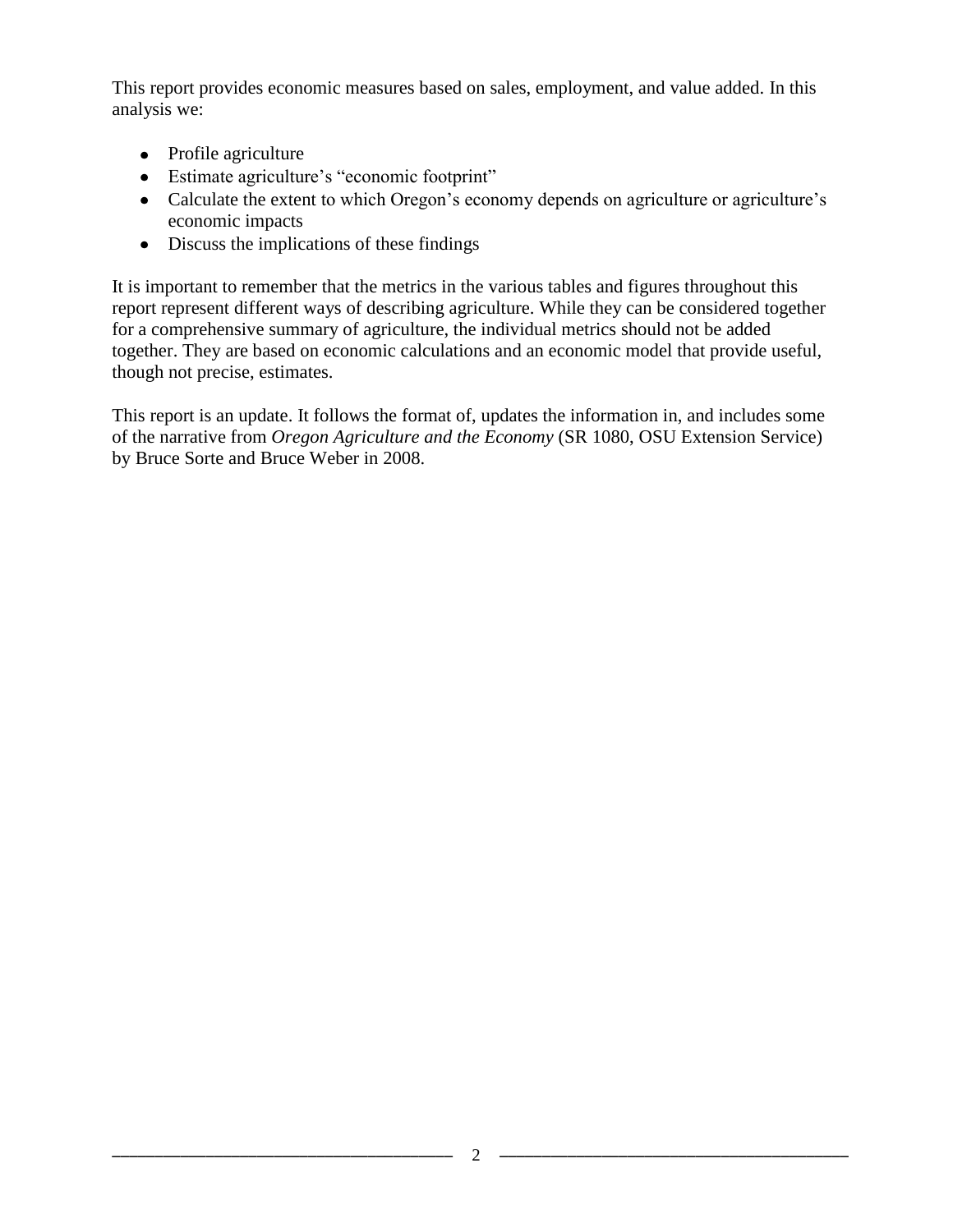### **Farm and Ranch Production**

We define agriculture broadly to include activities necessary to cultivate, harvest, process, and market biologically based products that originate on farms and ranches. This section describes primary agricultural production, including fishing. Processing and other aspects of the agricultural industry are discussed in the next section.

The United States has formally gathered information to describe agriculture since the first Decennial Census in 1790 (when 94.9 percent of people lived in



Photo by Terry Tallman

rural areas). When the 2010 Decennial Census is released, the percentage of people living in nonmetro or rural counties is expected to be close to 20 percent. The first Census of Agriculture (Ag Census) was taken as part of the 1840 Decennial Census. The Ag Census is completed every 5 years, and portions of it are updated every year.

The types of data collected in each census have become more extensive over time. Definitions and data-gathering techniques have changed regularly to match the diversification of the agricultural industry.

For this report, we have used the most recent complete Ag Census (2007, issued in 2009) and any partial updates that have been completed since 2009. We use the Census definition of farms as ―…agricultural places that produce and sell, or would normally sell, \$1,000 or more of agricultural products [per year]."

| Category                                                           | 1997       | 2002       | 2007       |
|--------------------------------------------------------------------|------------|------------|------------|
| Total land in agriculture (acres)                                  | 17,658,213 | 17,200,000 | 16,399,647 |
| Total ag land and buildings value (\$000)                          | 17,744,663 | 20,383,264 | 31,002,186 |
| Average value/acre $(\$)$                                          | 1,005      | 1,185      | 1,802      |
| Number of farms                                                    | 39,975     | 40,033     | 38,553     |
| Average farm size (acres)                                          | 442        | 430        | 425        |
| Market value of farm sales (\$000)                                 | 3,890,848  | 3,798,435  | 4,761,206  |
| $Minus$ – Purchased inputs (\$000)                                 | 1,738,004  | 1,802,943  | 2,175,885  |
| $Minus$ – Net government payments to farmers–taxes (\$000)         | 44,715     | 14,935     | 75,024     |
| Gross value added (\$000)                                          | 2,108,129  | 1,980,557  | 2,510,297  |
| $Minus - Capital consumption (\$000)$                              | 340,608    | 370,910    | 468,081    |
| Net value added (\$000)                                            | 1,767,521  | 1,609,647  | 2,042,216  |
| <i>Minus</i> – Payments for labor, landlords, $\&$ lenders (\$000) | 1,101,280  | 1,114,051  | 1,179,453  |
| Net farm income (\$000)                                            | 666,241    | 495,596    | 862,763    |
| Average gross sales/acre (\$)                                      | 220        | 221        | 290        |
| Average net income/farm (\$)                                       | 16,666     | 12,380     | 22,379     |
| Average net income/acre (\$)                                       | 38         | 29         | 53         |

**Table 1.—Oregon farm profiles (1997, 2002, 2007).**

Sources: U.S. Department of Agriculture, *1997 Census of Agriculture* (1999), *2002 Census of Agriculture* (2004), and *2007 Census of Agriculture* (2009).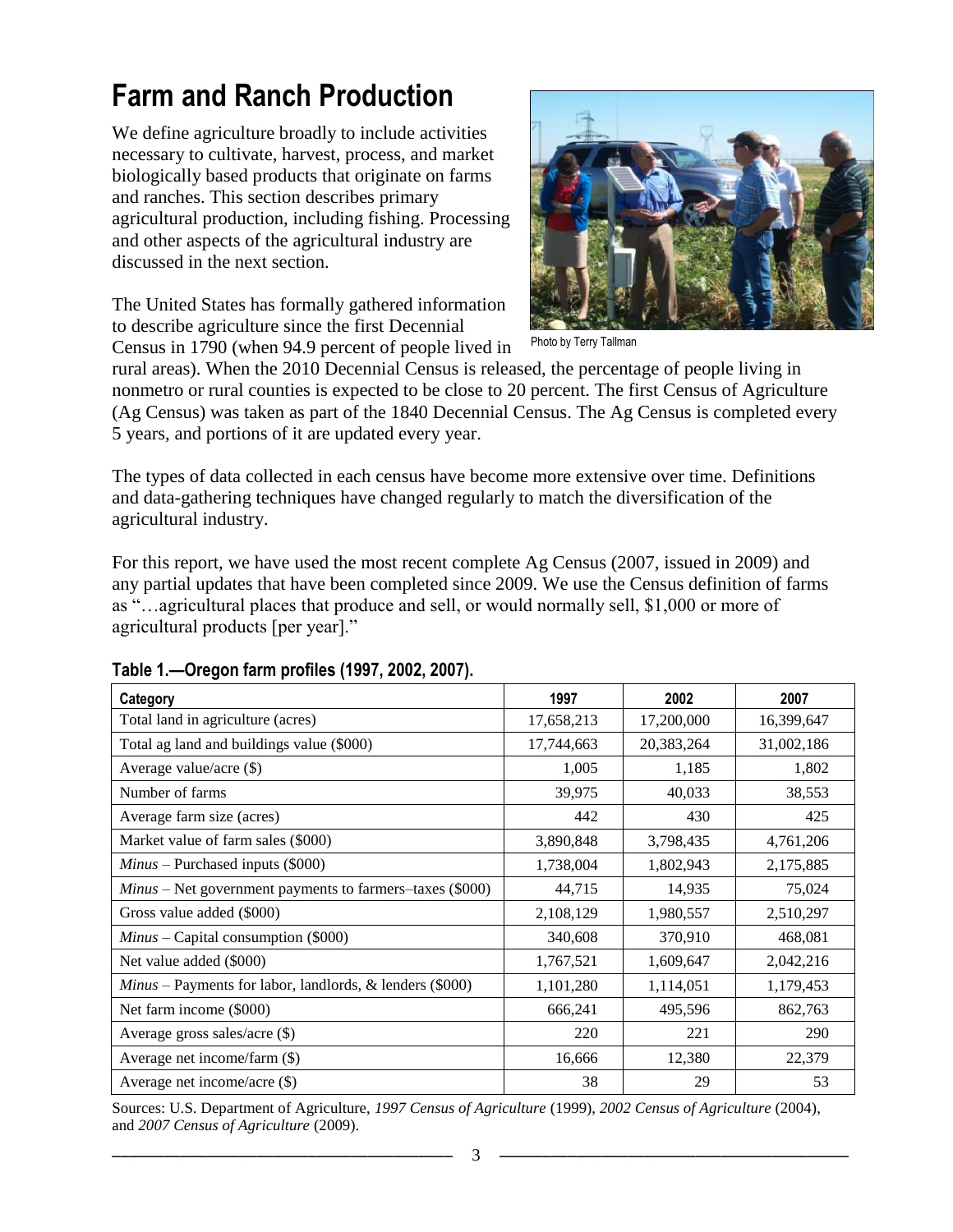―Purchased inputs‖ refers to the cost required for material goods such as fuel, machinery, and seed. The "payments for labor, landlords,  $\&$  lenders" category is separate in order to distinguish between payments to people and purchases of goods. "Capital consumption" estimates the value of the input made by capital items. It represents the cost of replacing the portion of capital items consumed in the production process or destroyed during a year *at current prices*."<sup>1</sup>

The operational costs needed to maintain a farm on an annual basis increased by 27.2 percent between 1997 and 2007.

As Table 1 indicates, Oregon agricultural acreage decreased 7.13 percent between 1997 and 2007, the number of farms declined by 3.56 percent, and the average size of a farm declined by 3.85 percent. This is a continuing trend, as farms larger than 50 acres have decreased in number and total acreage. The decline has been slowed by Oregon's land use laws and to some degree by the increase in the number of adaptive farms of fewer than 50 acres. Adaptive farms are typically smaller farms that produce a variety of outputs.

A 2005 USDA study showed that small farming operations or adaptive farms tend to have average gross sales per acre that are about twice as high as the overall average. Their average age of operator is lower than for farmers in general, and the number of their off-farm work days tends to decline over time.<sup>2</sup>Nationally, vineyards, nursery and tree products, vegetables and melons, floriculture, other noncitrus fruit, and tree-nut farming were more likely than other types of farming to follow this trend. In Oregon, adaptive farms have tended to produce a variety of vegetable crops, berries, and some flower or nursery crops. While Oregon's land use laws have protected agricultural acreage from conversion to other purposes, they may have also constrained the development of adaptive farms. $3$ 

Throughout this report, we summarize agricultural statistics to report information concisely for all of Oregon. Combining information from an industry as diverse as agriculture and a state as varied as Oregon leaves out some important distinctions that must be remembered as we evaluate the economic impacts of agriculture. To illustrate these distinctions, consider five counties that represent areas from the Pacific Ocean to the Idaho border. Table 2 profiles the differences in farms and agricultural production in Tillamook, Sherman, Malheur, Umatilla, and Marion counties.

 $\overline{a}$ <sup>1</sup> *Farm Income and Costs: Glossary.* September 2010. USDA Economic Research Service Briefing Rooms. [http://www.ers.usda.gov/briefing/farmincome/glossary/def\\_pexp.htm](http://www.ers.usda.gov/briefing/farmincome/glossary/def_pexp.htm)

<sup>2</sup> Newton, Doris J. 2005. Small Farms Can Grow Into Large Enterprises. *Amber Waves*, Vol. 3, Issue 2. U.S. Department of Agriculture, Economic Research Service. [http://www.ers.usda.gov/Amberwaves/April05/Findings/](http://www.ers.usda.gov/Amberwaves/April05/Findings/%20SmallFarmsCanGrow.htm)  [SmallFarmsCanGrow.htm](http://www.ers.usda.gov/Amberwaves/April05/Findings/%20SmallFarmsCanGrow.htm)

<sup>3</sup> Sorte, Bruce, George Clough, Mary Corp, Donald Horneck, Clive Kaiser, and Randall Mills. 2009. *Minimum Parcel Size for Viable Adaptive Farms in Umatilla County: An Economic Analysis.* Oregon State University Extension Service, OSU Rural Studies Program, Corvallis, Oregon.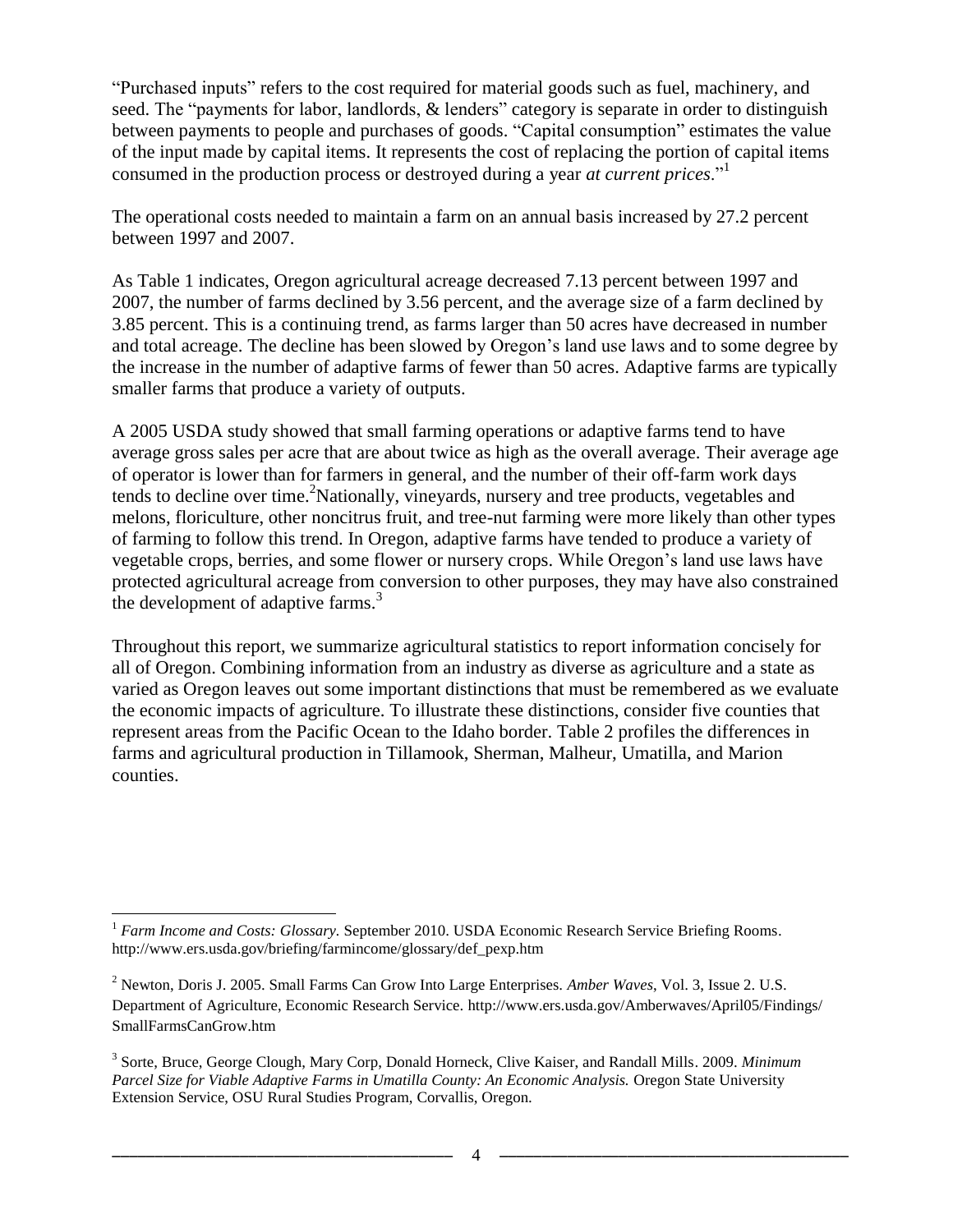|                                                          | Tillamook | Sherman   | <b>Malheur</b> | <b>Umatilla</b> | <b>Marion</b> |
|----------------------------------------------------------|-----------|-----------|----------------|-----------------|---------------|
| Number of farms                                          | 302       | 208       | 1,250          | 1,658           | 2,670         |
| Land in farms (acres)                                    | 37,780    | 514,004   | 1,170,664      | 1,447,321       | 307,647       |
| Land in farms $(\%)$                                     | 4.43      | 96.65     | 18.42          | 69.99           | 40.26         |
| Average farm size                                        | 125       | 2,471     | 937            | 873             | 115           |
| Market value of land and buildings<br>(5000)             | 780,085   | 1,551,001 | 1,028,826      | 1,010,148       | 795,988       |
| Average value per/acre (\$)                              | 6,236     | 628       | 1,099          | 1,157           | 6,908         |
| Total net farm income from operations<br>(5000)          | 30,657    | 19,011    | 50,386         | 90,323          | 129,228       |
| Average net income/farm (\$000)                          | 101,512   | 91,398    | 40,309         | 54,477          | 48,400        |
| Average net income/acre $(\$)$                           | 811       | 37        | 43             | 62              | 420           |
| Average income/acre<br>divided by average value/acre (%) | 13.01     | 5.89      | 3.92           | 5.39            | 6.08          |
| Jobs directly employed in farm<br>production $(\%)$      | 7.3       | 30.6      | 17.3           | 11.3            | 4.1           |

#### **Table 2.—Profile of farms in five Oregon counties (2007).**

Sources: U.S. Department of Agriculture, *2007 Census of Agriculture—County Data* (February 2009) and Minnesota Implan Group, Inc. *IMPLAN 2009 Data*.

Table 3 displays a profile of organic agriculture in Oregon for 2002 and 2007. The Census of Agriculture did not collect some information on organic agriculture in 2002 and did not collect any information on organic agriculture in 1997. Since 2002, the number of farms in organic production has almost doubled; their percentage of the total number of farms has increased from 1.3 to 2.4 percent. The market value of organic farm sales has also increased since 2002.

| Category                                           | 2002  | 2007   |
|----------------------------------------------------|-------|--------|
| Total land used for organic production (acres)     | N/A   | 92,405 |
| % of total farmland                                | N/A   | 0.6    |
| Number of farms in organic production              | 515   | 933    |
| % of total number of farms                         | 1.3   | 2.4    |
| Land being converted to organic production (acres) | N/A   | 16,175 |
| Farms being converted to organic production        | N/A   | 470    |
| Market value of organic farm sales (\$000)         | 9,933 | 88,379 |
| % of total market value of farm sales              | 0.3   | 19     |

**Table 3.—Organic agriculture (2002 and 2007).**

Sources: U.S. Department of Agriculture, *2007 Census of Agriculture*, Table 43 (February 2009) and *2002 Census of Agriculture*, Table 2 (June 2004).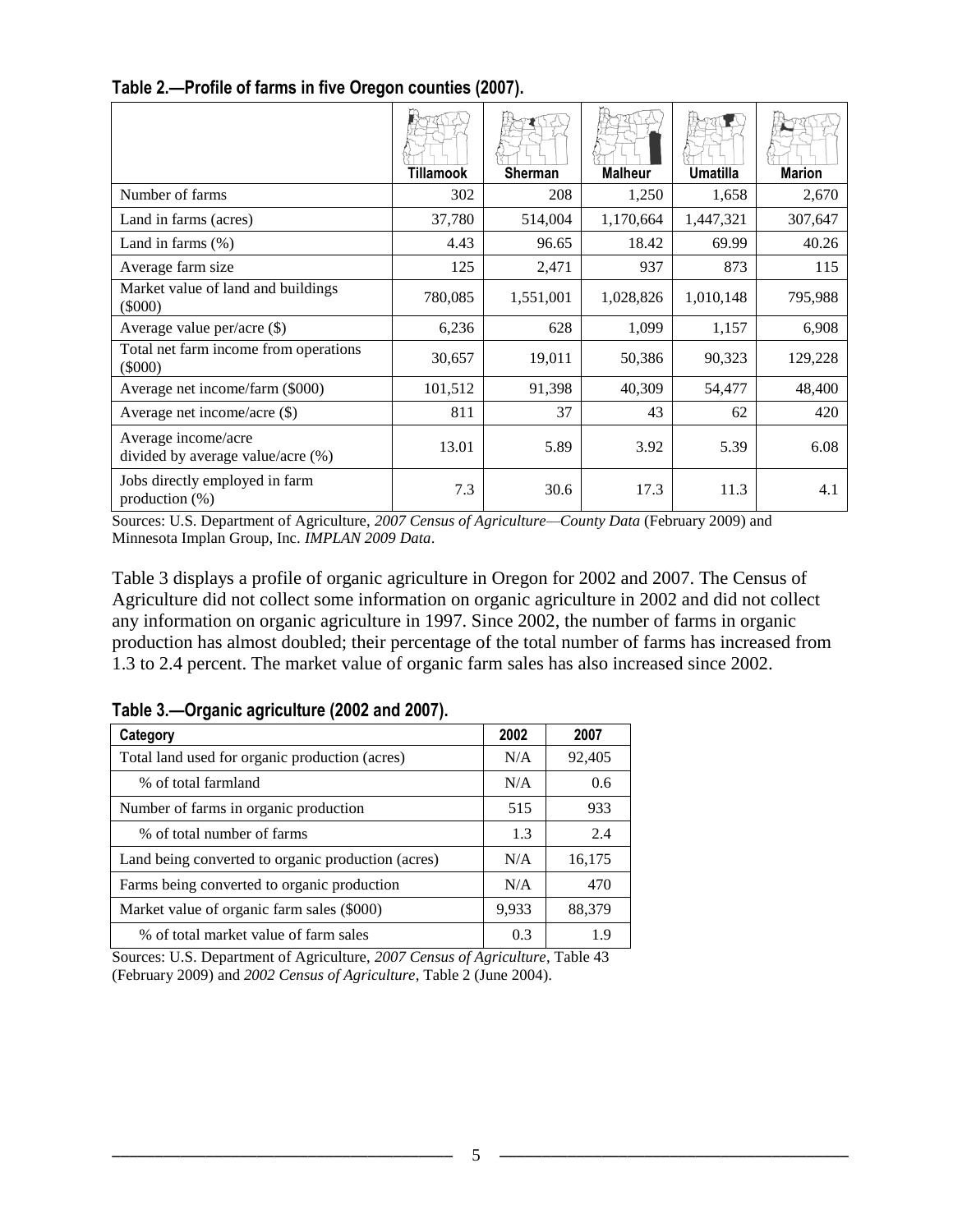Farms are classified by type in Table 4 and are shown graphically in Figure 1 following the recently implemented North American Industrial Classification System (NAICS).

| Type                                           | <b>Units</b> | Share (%) |
|------------------------------------------------|--------------|-----------|
| Grain farming                                  | 811          | 2.1       |
| Vegetable farming                              | 794          | 2.1       |
| Fruit & nut farming                            | 3,766        | 9.8       |
| Greenhouse, nursery, & floriculture production | 3,662        | 9.5       |
| Other crop farming (hay, mint, other crops)    | 7,417        | 19.2      |
| Cattle ranching & farming                      | 13,281       | 34.4      |
| Hog $&$ pig farming                            | 425          | 1.1       |
| Poultry & egg production                       | 891          | 2.3       |
| Sheep $&$ goat farming                         | 2,103        | 5.5       |
| Horse & other equine production                | 3,370        | 8.7       |
| Other animal production                        | 2,033        | 5.3       |
| Total                                          | 38,553       | 100.0     |

**Table 4.—Number of Oregon farms by type (2007).**

Source: U.S. Department of Agriculture, *2007 Census of Agriculture*, Table 46 (February 2009).



**Figure 1.***—***Percentage of Oregon farms by type (2007).**

Source: U.S. Department of Agriculture, *2007 Census of Agriculture*, Table 46 (February 2009).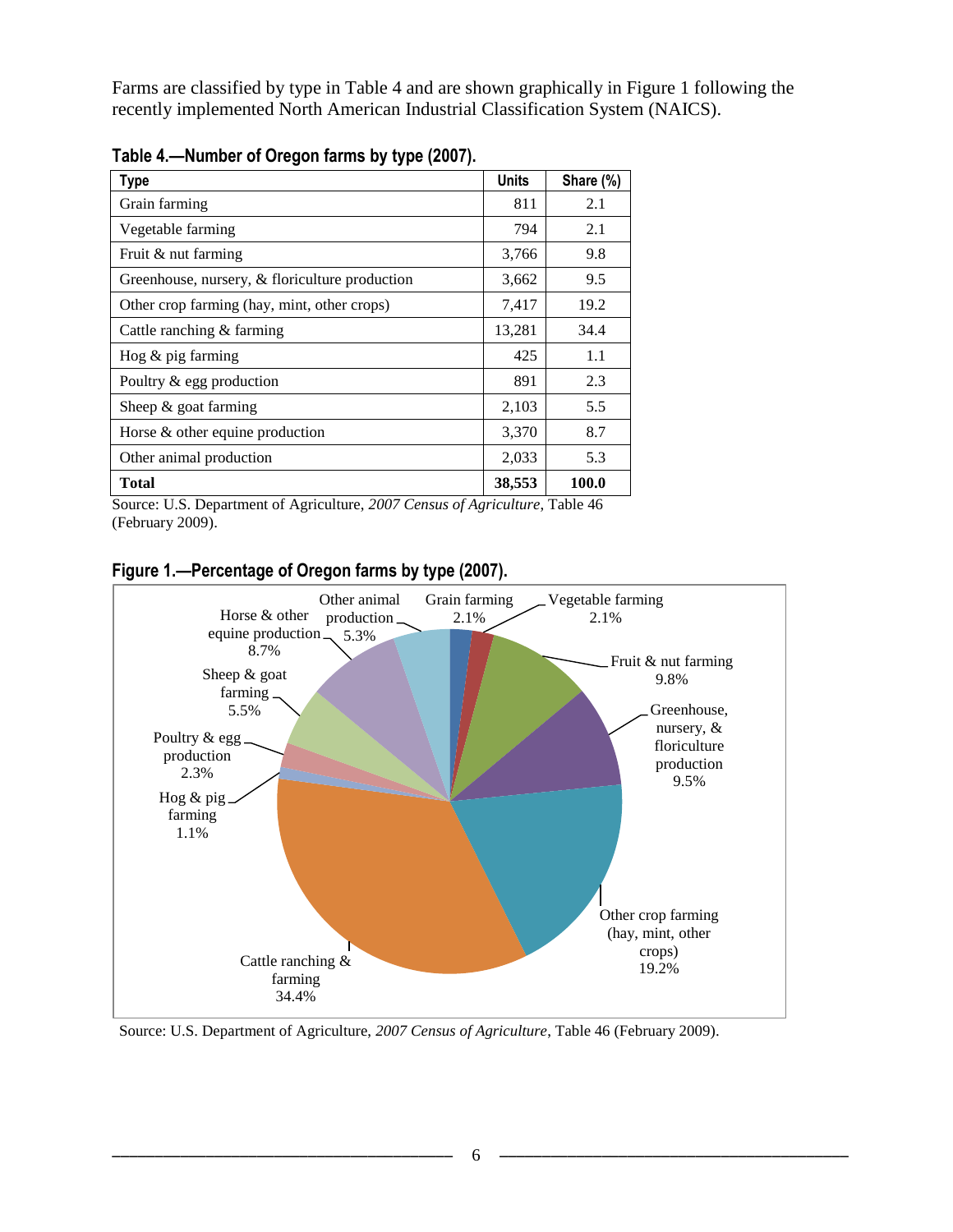There are 61.44 million acres in Oregon, about 16.5 million (27 percent) of which are reported within operating farms and ranches. Table 5 details acreage by use, and Figure 2 displays those proportions graphically. As seen in Tables 4 and 5, cattle ranching and farming operations, which are about one-third of the farms by type, occupy the highest number of acres, at just under 10 million (almost 60 percent). Most of the cattle ranches and farms are in arid portions of the state, where acreage requirements to sustain cattle are higher. Livestock production provides one of the few alternatives to utilize those arid acres for food production, and management costs have increased as ranchers try to keep their use of the range sustainable.

| <b>Type</b>                                    | Acres      | Share (%) |
|------------------------------------------------|------------|-----------|
| Grain farming                                  | 2,097,777  | 12.8      |
| Vegetable farming                              | 242,192    | 1.5       |
| Fruit & nut farming                            | 253,189    | 1.5       |
| Greenhouse, nursery, & floriculture production | 264,844    | 1.6       |
| Other crop farming (hay, mint, other crops)    | 2,815,956  | 17.2      |
| Cattle ranching & farming                      | 9,409,053  | 57.4      |
| Hog $&$ pig farming                            | 12,975     | 0.1       |
| Poultry & egg production                       | 41,530     | 0.3       |
| Sheep $&$ goat farming                         | 205,664    | 1.3       |
| Horse & other equine production                | 673,445    | 4.1       |
| Other animal production                        | 383,022    | 2.3       |
| <b>Total</b>                                   | 16,399,647 | 100.0     |

**Table 5.—Oregon farmland acreage by type (2007).**

Source: U.S. Department of Agriculture, *2007 Census of Agriculture*, Table 46 (February 2009).



**Figure 2.—Percentage of Oregon farmland acreage by type (2007).**

Source: U.S. Department of Agriculture, *2007 Census of Agriculture*, Table 46 (February 2009).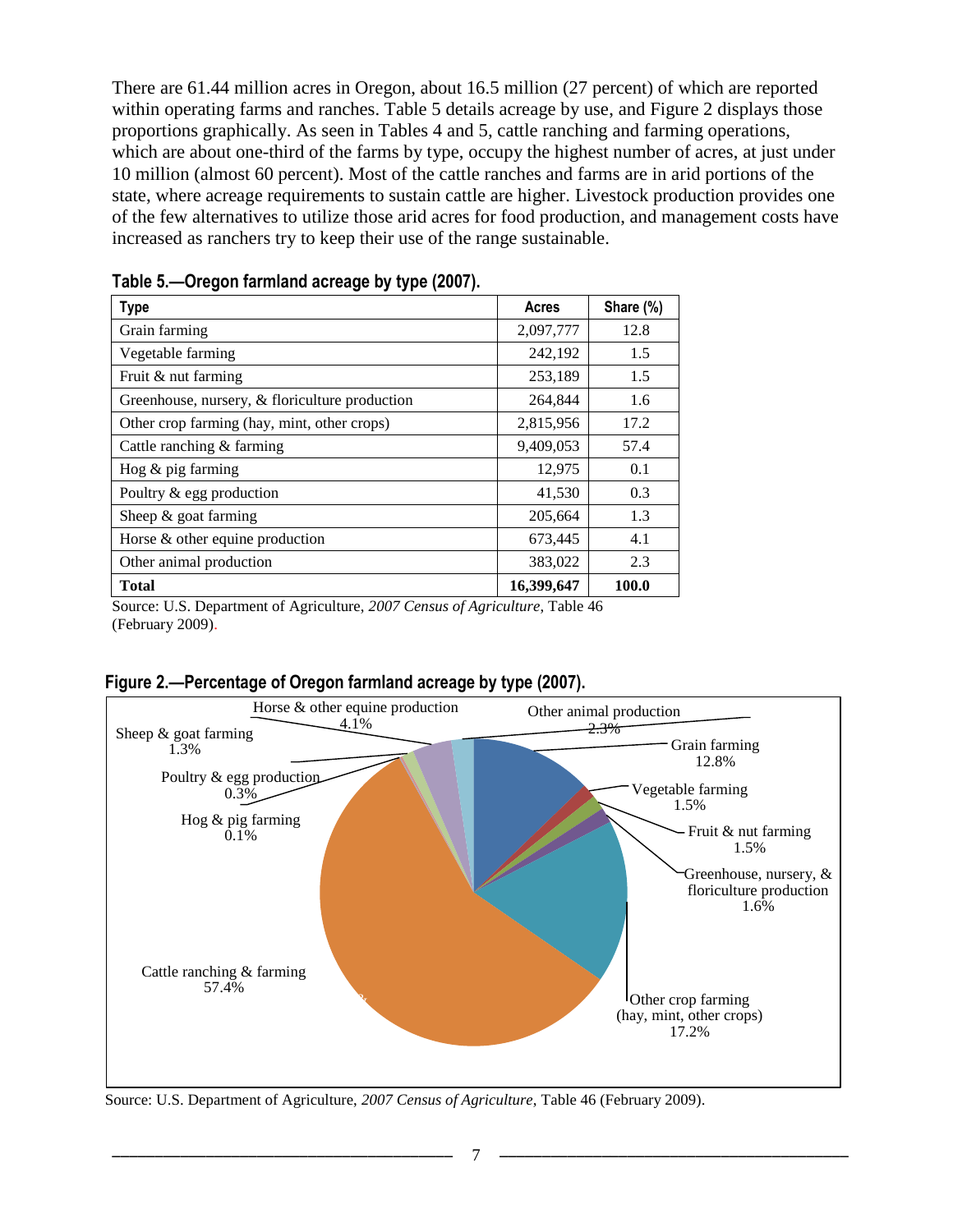If agricultural land uses that are in farming and ranching operations and all other uses are further aggregated (Figure 3), the 22.5 million potential agricultural acres include 5.01 million acres (22.2 percent) classified as cropland, 1.73 million acres (7.7 percent) as woodland, 9.15 million acres (40.6 percent) as pastureland, 0.51 million acres (2.3 percent) for structures and facilities, and 6.13 million acres (27.2 percent) in conservation or wetlands reserve programs.

Note that 1.85 million acres classified as cropland and woodland are used as pasture some of the time, so the total use for pasture is approximately 10.9 million acres (48.8 percent), as illustrated by the dotted lines and arrows in Figure 3.It is significant to note that more farmland in Oregon is currently dedicated to conservation and wetland reserves (27.2 percent) than is used in the production of cultivated crops (22.2 percent).



**Figure 3. Oregon agricultural land use (2007).**

Source: U.S. Department of Agriculture, Economic Research Service, *State Facts Sheets: Oregon, July 2010*. Note: Dotted lines and arrows indicate land that is used for pasture as well as cropland or woodland.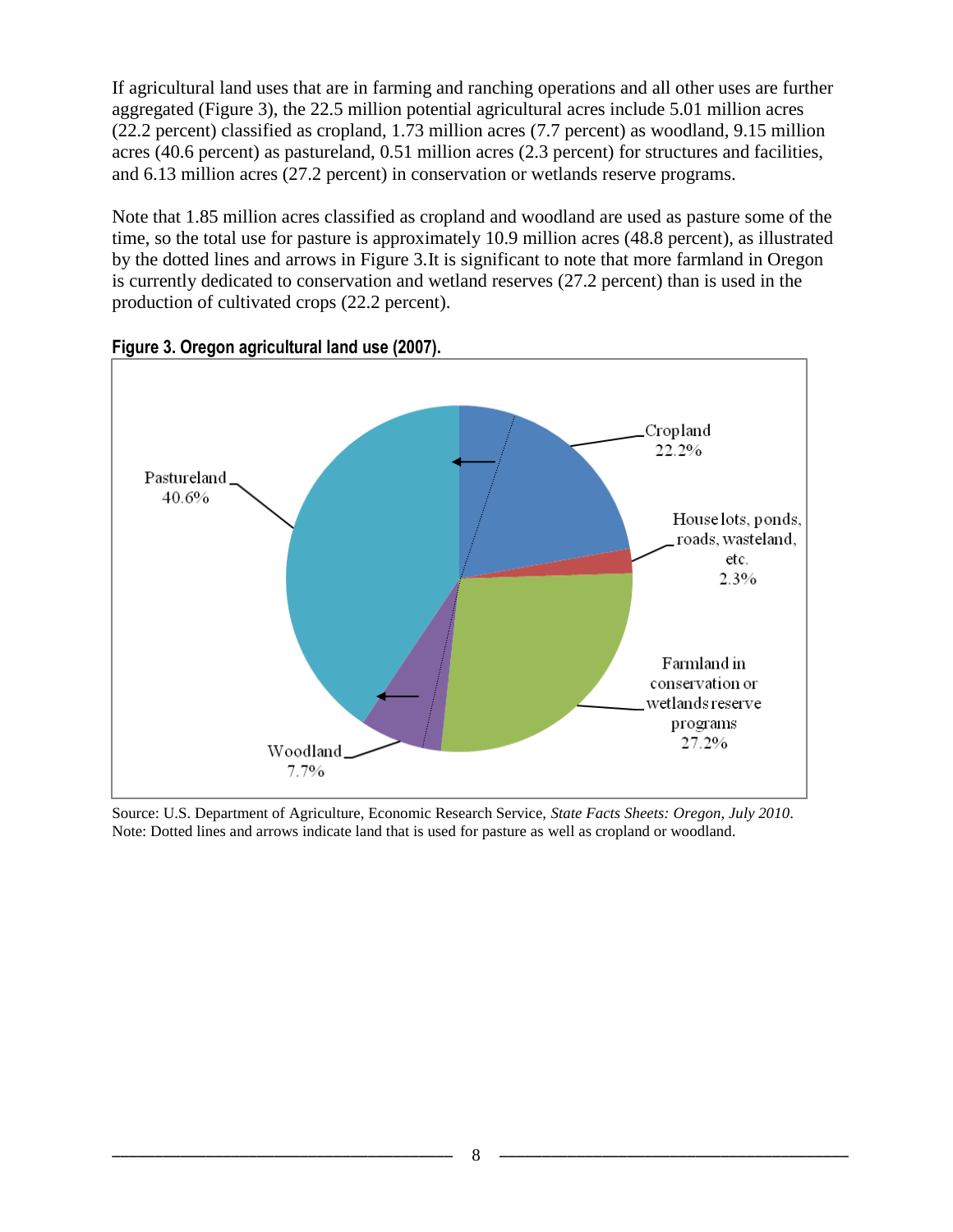### **Farmgate Sales**

Farmgate sales are estimated on an annual basis by the OSU Oregon Agricultural Information Network (OAIN) using a number of databases, including information from about 70 local Oregon State University Extension Service agents in all 36 counties. The OAIN includes estimates from Extension agents in its database to distinguish and compare OAIN and Agricultural Census data.



Photo by Terry Tallman

The estimates that follow are from 2005

(the data year when this report was last published in 2008), 2008, and 2009. Farmgate sales of crops in 2009 were \$2.95 billion and accounted for 69.7 percent of total sales. Livestock farmgate sales were \$1.24 billion and accounted for 29.3 percent of total sales.

The almost \$600 million of reduction in Oregon agriculture's farmgate sales between 2008 and 2009 is significant, yet 2008 was not a typical year in terms of prices, especially for grain crops. The more appropriate comparison is between 2005 and 2009, which reflects normal fluctuations and shows 8 of 14 sectors increasing modestly.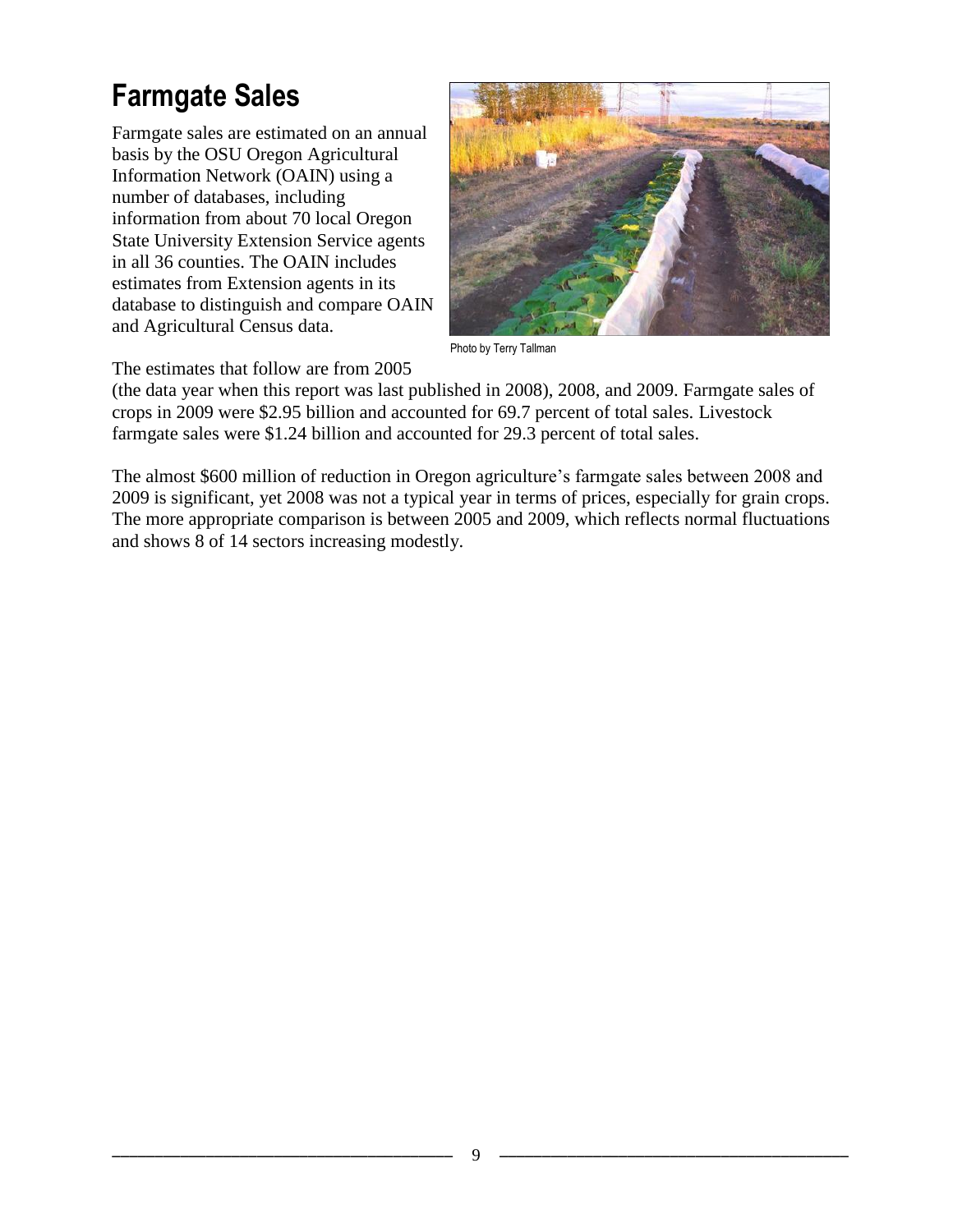|                                                                        |           |           |           | Change<br>2005-2009 | Change<br>2008-2009 | Share of 2009<br>total sales |
|------------------------------------------------------------------------|-----------|-----------|-----------|---------------------|---------------------|------------------------------|
| <b>Commodity group</b>                                                 | 2005      | 2008      | 2009      | $(\%)$              | (%)                 | $(\%)$                       |
| Hay & forage                                                           | 258,202   | 462,391   | 450,300   | 74.4                | $-2.6$              | 10.6                         |
| Vegetables & truck crops                                               | 261,644   | 247,431   | 257,178   | $-1.7$              | 3.9                 | 6.1                          |
| Small woodland, hybrid poplars,<br>fee hunting & recreation, and other |           |           |           |                     |                     |                              |
| specialty products                                                     | 375,500   | 205,288   | 156,594   | $-58.3$             | $-23.7$             | 3.7                          |
| Grass & legumes                                                        | 373,490   | 508,710   | 319,674   | $-14.4$             | $-37.2$             | 7.6                          |
| Nursery crops, bulbs, greenhouse<br>crops, & turf                      | 776,410   | 723,924   | 650,576   | $-16.2$             | $-10.1$             | 15.4                         |
| Field crops                                                            | 203,105   | 282,027   | 311,879   | 53.6                | 10.6                | 7.4                          |
| Tree fruit & nuts                                                      | 244,486   | 311,824   | 296,584   | 21.3                | $-4.9$              | 7.0                          |
| Small fruit & berries                                                  | 97,205    | 170,224   | 99,815    | 2.7                 | $-41.4$             | 2.4                          |
| Grains                                                                 | 198,829   | 372,511   | 307,847   | 54.8                | $-17.4$             | 7.3                          |
| Christmas trees                                                        | 126,436   | 119,074   | 100,870   | $-20.2$             | $-15.3$             | 2.4                          |
| All crops                                                              | 2,915,307 | 3,403,404 | 2,951,317 | 1.2                 | $-13.3$             | 69.7                         |
| Cattle & calves                                                        | 619,491   | 663,955   | 628,385   | 1.4                 | $-5.4$              | 14.8                         |
| Dairy products                                                         | 340,062   | 500,555   | 404,297   | 18.9                | $-19.2$             | 9.5                          |
| Poultry & eggs                                                         | 97,276    | 125,781   | 130,688   | 34.3                | 3.9                 | 3.1                          |
| Other animal products                                                  | 92,333    | 75,964    | 77,509    | $-16.1$             | 2.0                 | 1.8                          |
| All livestock and poultry                                              | 1,149,162 | 1,366,255 | 1,240,879 | 8.0                 | $-9.2$              | 29.3                         |
| Not disclosed                                                          |           | 52,650    | 41,389    |                     | $-21.4$             | 1.0                          |
| <b>Total sales</b>                                                     | 4,064,469 | 4,822,309 | 4,233,585 | 4.2                 | $-12.2$             | 100.0                        |

#### **Table 6.—Change in Oregon agricultural commodity sales (2005, 2008, and 2009).**

Source: Oregon State University Extension Service*. 2009 Oregon County and State Agricultural Estimates,* Special Report 790-09(August 2010).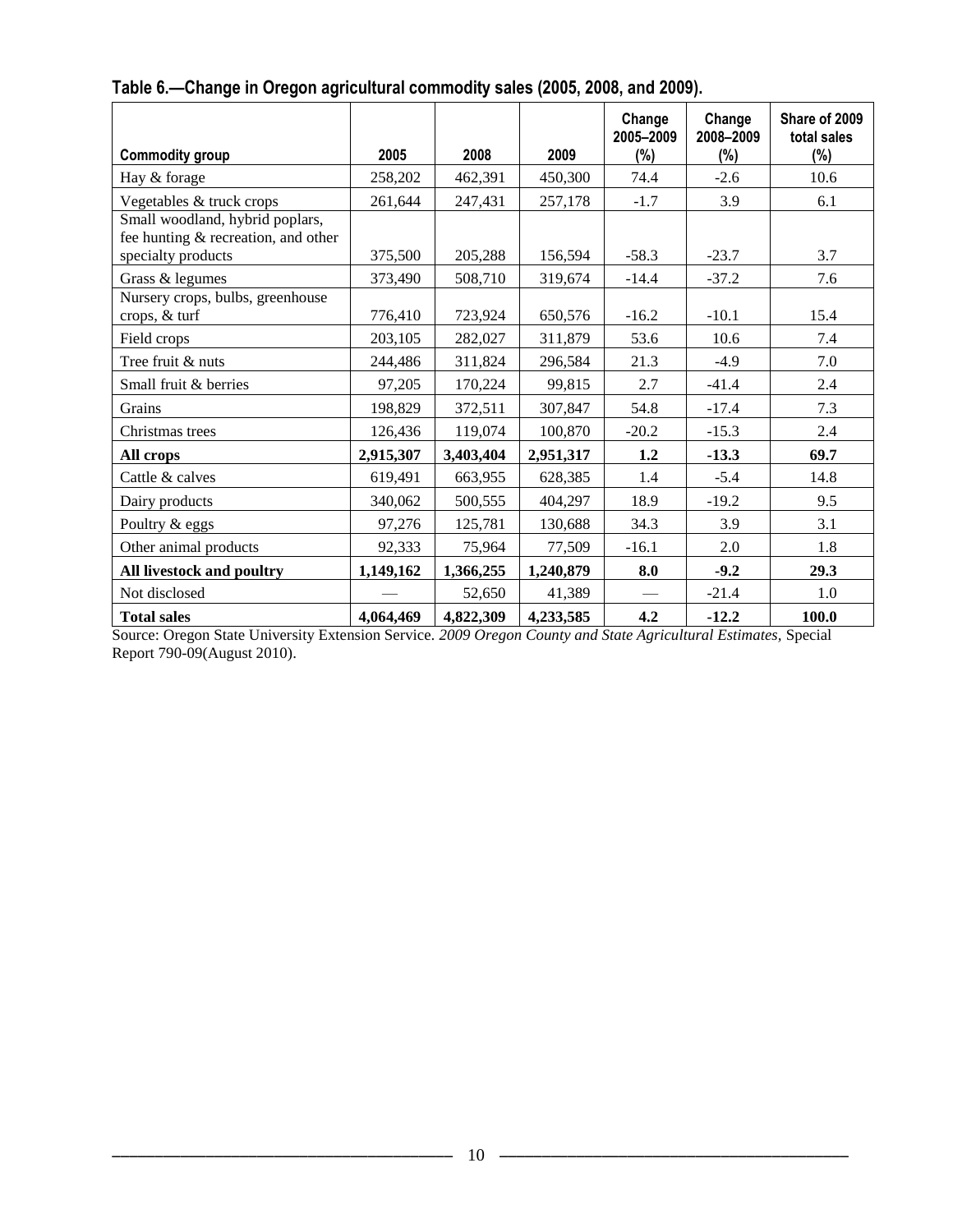In 2005, nursery crops, bulbs, greenhouse crops, and turf were 19.1 percent of the total, but by 2009 they had declined to 15.4 percent. Grains were 4.9 percent in 2005 and increased to 7.3 percent in 2009. The dairy products sector continues to increase its share of the total, from 8.4 percent in 2005 to 9.5 percent in 2009.



**Figure 4.—Oregon agricultural commodity sales (2009**).

Source: Oregon State University Extension Service*. 2009 Oregon County and State Agricultural Estimates,*  Special Report 790-09(August 2010).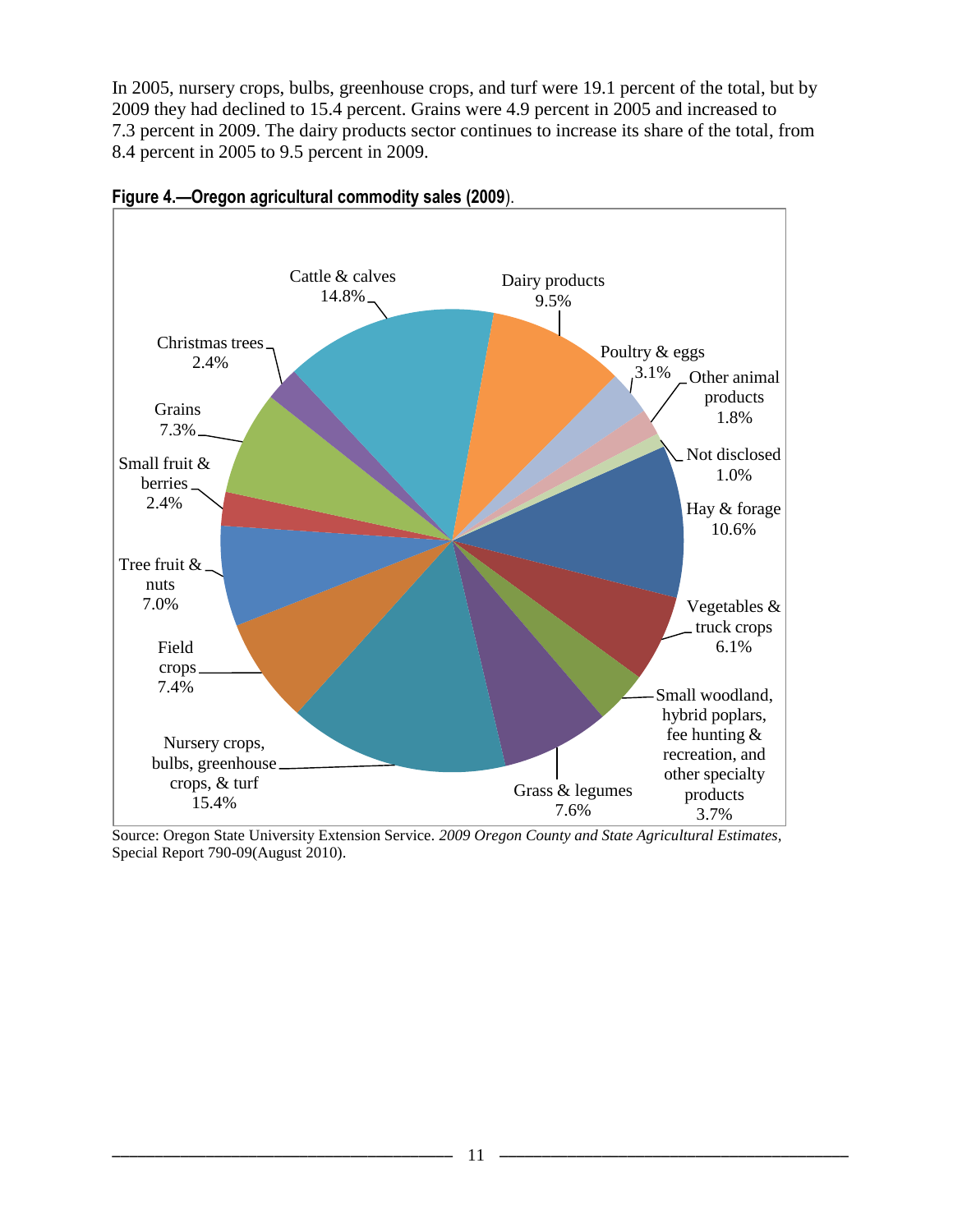### **Processing**

Crops and livestock produced on farms and fish harvested from the ocean provide the basic inputs for a large processing industry in Oregon. For clarity of presentation, we used the sectoring system of the basic IMPLAN (*IMpact PLANning*) input/output model. We aggregated 41 processing sectors into 21 sectors in Table 7 and sorted them in descending order by employment (full- and part-time jobs). We have included all processing sectors that do or could use agricultural inputs.



Photo by Peter Truitt

Most of the processing sectors are modest in size, and some may not currently use significant amounts of Oregon agricultural inputs. Yet, they traditionally have been considered part of the agricultural processing industry, and changing markets or policies may lead them to again become significant users of Oregon agricultural inputs.

Five sectors make up 62.3 percent of processing sales in Oregon: frozen food manufacturing (\$1.9 billion); dairy (\$1.9 billion); fruit and vegetable canning, pickling, and drying (\$1.6 billion); breweries, wineries, and distilleries (\$1.3 billion); and bakery goods, pasta, and tortilla manufacturing (\$906 million).

|                                                     | <b>Output-Sales</b> | Employment              | Value added |
|-----------------------------------------------------|---------------------|-------------------------|-------------|
| Industry                                            | (\$000)             | (full-& part-time jobs) | (\$000)     |
| Frozen food manufacturing                           | 1,947,207           | 6,533                   | 338,424     |
| Bakery goods, pasta, & tortilla manufacturing       | 906,036             | 4,396                   | 261,064     |
| Fruit and vegetable canning, pickling, and drying   | 1,607,029           | 3,397                   | 260,150     |
| Breweries, wineries, distilleries                   | 1,341,146           | 3,036                   | 339,139     |
| Dairy                                               | 1,900,613           | 2,508                   | 246,204     |
| Apparel manufacturing                               | 255,073             | 2,072                   | 67,310      |
| All other food manufacturing                        | 482,055             | 1,586                   | 84,892      |
| Meat processing                                     | 573,204             | 1,298                   | 59,091      |
| Fabric, carpet, curtain, & other mills              | 180,303             | 1,190                   | 58,433      |
| Seafood product preparation and packaging           | 306,384             | 1,044                   | 36,249      |
| Soft drink and ice manufacturing                    | 510,130             | 769                     | 56,084      |
| Coffee and tea manufacturing                        | 432,163             | 642                     | 59,833      |
| Leather tanning, finishing, & product manufacturing | 110,917             | 584                     | 49,787      |
| Confectionery manufacturing                         | 149,263             | 441                     | 24,737      |
| Snack food manufacturing                            | 301,473             | 427                     | 74,696      |
| Breakfast cereal manufacturing                      | 272,853             | 364                     | 75,725      |
| Food milling                                        | 403,805             | 325                     | 49,430      |
| Flavoring syrup, dressings, sauces & spices mfg.    | 226,297             | 325                     | 48,873      |
| Animal food manufacturing                           | 302,358             | 272                     | 30,730      |
| Fats and oils refining and blending                 | 123,240             | 55                      | 9,420       |
| Beet sugar manufacturing                            | 24,065              | 47                      | 2,525       |
| <b>Total</b>                                        | 12,355,613          | 31,308                  | 2,232,797   |

**Table 7.—Oregon agricultural processing in food, fiber, and related products (2009).**

Source: Minnesota Implan Group, Inc. *IMPLAN 2009 Data.*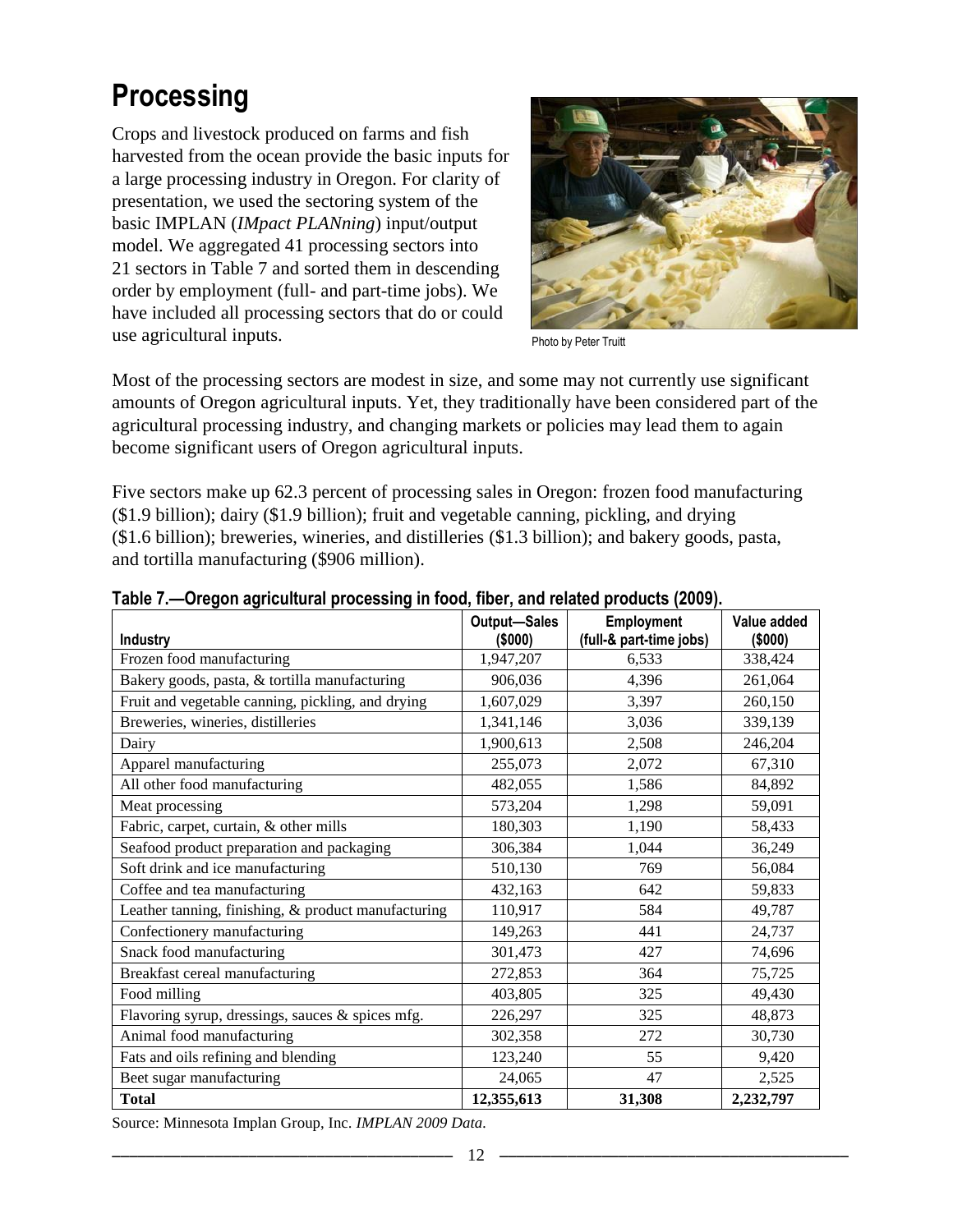In Figure 5, we show all food processing sectors with more than 1,000 jobs. All remaining sectors with fewer than 1,000 jobs are grouped under "all other food manufacturing" and expressed as a percentage of total food processing employment. Food processing jobs vary within and between sectors from very seasonal part-time jobs to year-round, full-time jobs. Five sectors together account for 64 percent of all jobs in agricultural processing: frozen food manufacturing (21 percent); bakery goods, pasta, and tortilla manufacturing (14 percent); fruit and vegetable canning, pickling, and drying (11 percent); breweries, wineries, distilleries (10 percent); and dairy (8 percent).



**Figure 5.—Oregon agricultural processing: sectors with more than 1,000 jobs as percentage of total agricultural processing employment.**

Source: Minnesota Implan Group, Inc. *IMPLAN 2009 Data.*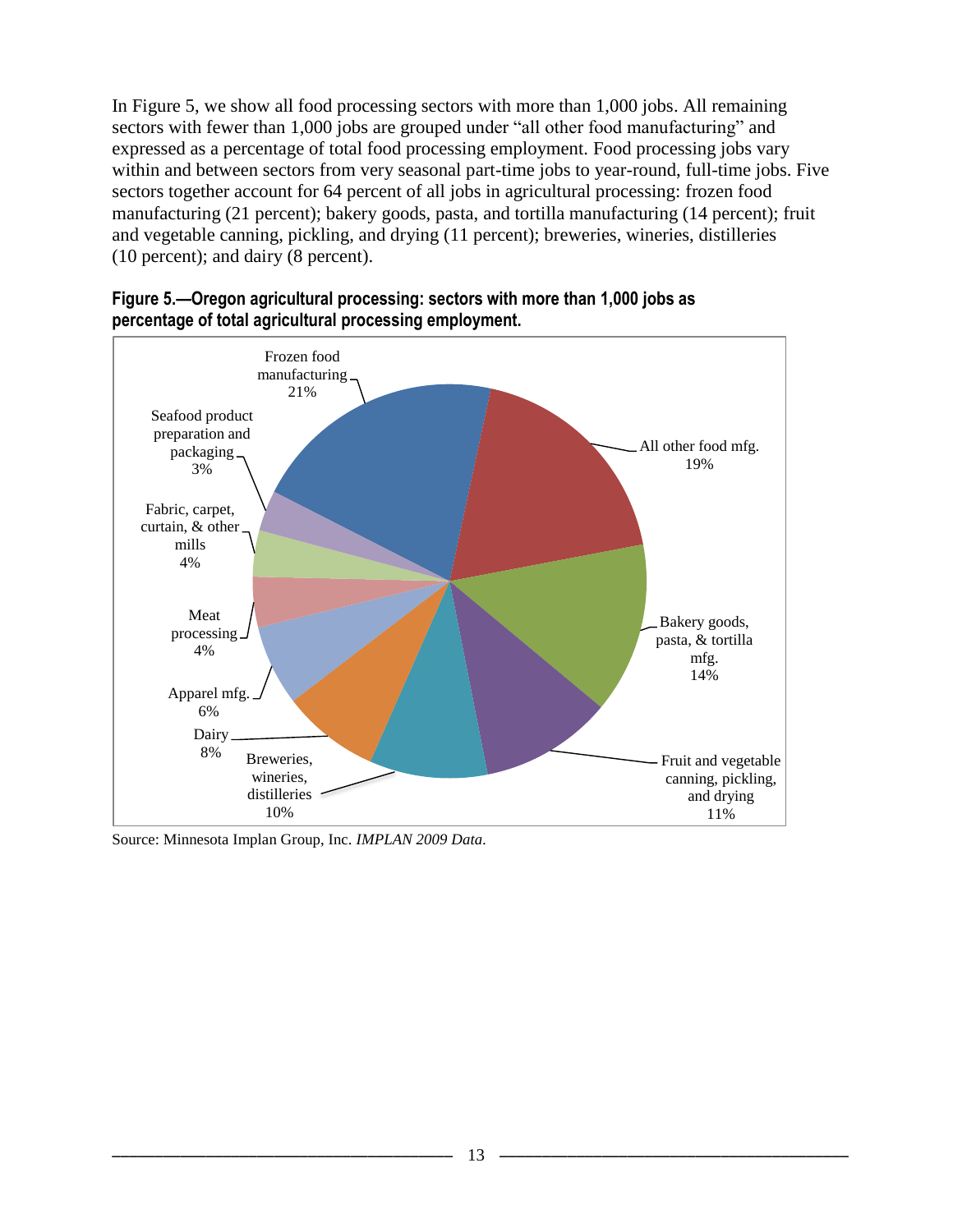### **Agricultural Support Services, Wholesale Trade, Transportation and Warehousing, Retail Trade, and Food Services and Drinking Places**

Three major sectors provide producers and processors with specialized services, an extensive distribution and marketing

 $\overline{a}$ 



Photo by Andrea Johnson

network, and multiple modes of transportation to get agricultural products to markets. Those sectors are agricultural support services (e.g., well drilling, disease advice, and custom applications, etc.); wholesale trade; and transportation (truck, rail, air, and water) and warehousing. Two large sectors—retail trade (food and beverage) and food services and drinking places—add additional value to products as they sell and serve them to consumers.

These industries' economic relationships to agriculture are not regularly reported. Economic discussions typically focus on producer prices for a specific industrial sector. However, large portions of the wholesale trade, transportation and warehousing, retail trade, and food services and drinking places sectors complete the critical links to bring agricultural products and services to the consumer. These industries form an important forward link to the end user or consumer. Those links/expenditures are added to producer prices to establish the final retail prices that consumers pay.

We used IMPLAN and USDA Economic Research Service (ERS) estimates of the margins added by wholesale and retail trade to estimate those forward linkages. We used ERS estimates of the costs comprising the food dollar to assign values to transportation and warehousing. Food services and drinking places are an addition to these forward linkages that were not included in prior reports.

There is an increasing emphasis on local products in restaurants and drinking establishments. ―Spending on food away from home was 48.6 percent of the \$1,182.0 billion (\$1.182 trillion) in total (U.S.) food expenditures in 2009..."<sup>4</sup> Including the food services and drinking places sector provides a much more complete picture of the economic activity that is tied to agriculture.

<sup>4</sup> Clauson, Annette and Ephraim Leibtag. 2009. *Food CPI and Expenditures*. USDA Economic Research Service Briefing Rooms. http://www.ers.usda.gov/Briefing/CPIFoodAndExpenditures/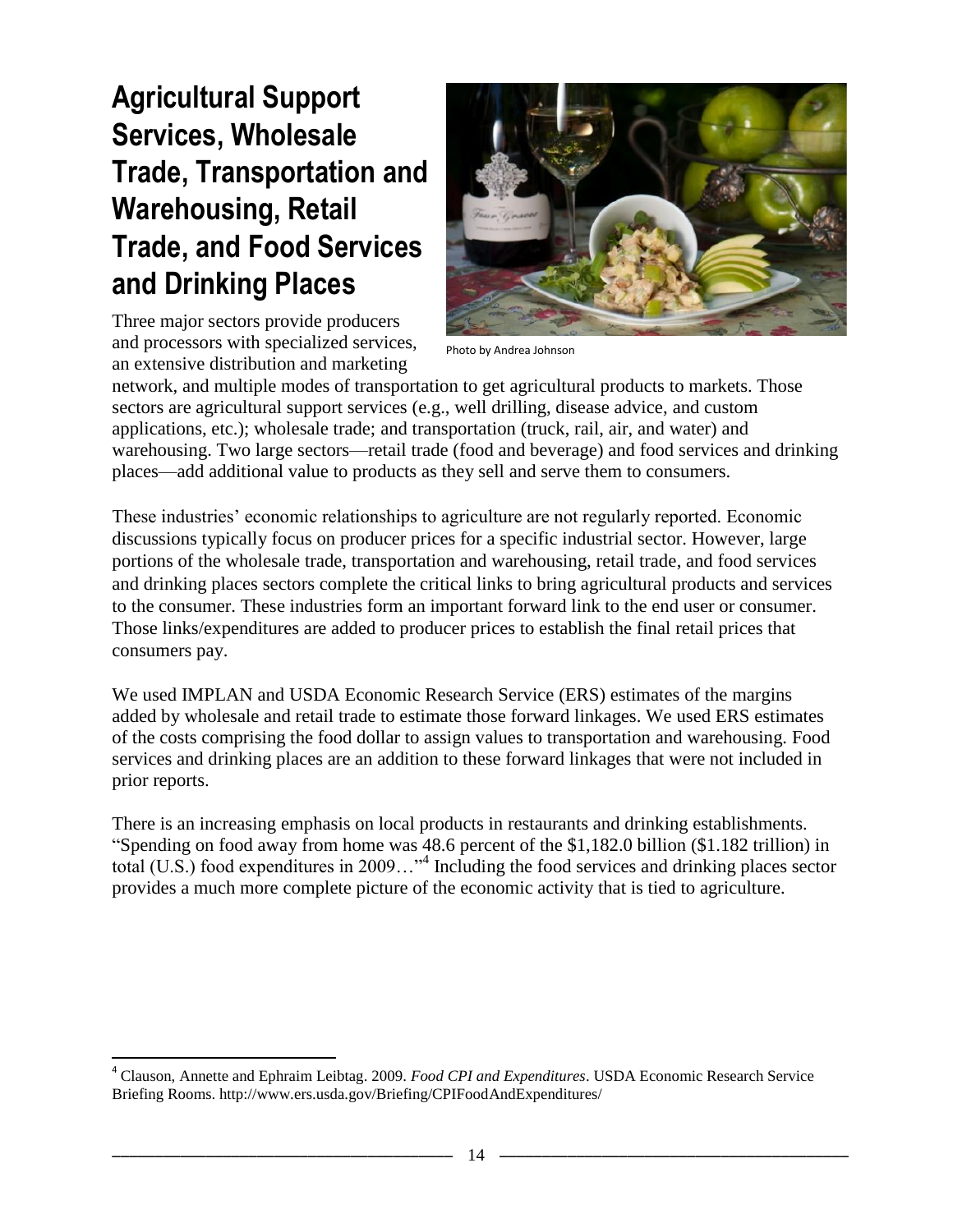Table 8 brings together all seven parts of the agricultural industry: production, processing, agricultural support services, wholesale trade, transportation and warehousing, retail trade, and food services and drinking places. It provides the output (sales), employment (full- and part-time jobs), and value-added expenditures (employee compensation, proprietor income, special business taxes, and leases and rents) for each part of the industry to give a summary of the economic activity of the agricultural industry in Oregon. The production, processing, agricultural support services, and food services and beverage places have both backward (supply) linkages and forward linkages. These linkages are tightly integrated as intermediate goods among those sectors; thus, they have been aggregated for presentation. Forward linkages to wholesale trade, transportation and warehousing, and retail trade can be more accurately distinguished, and are reported separately.

| Aggregated sector               | <b>Output-Sales</b><br>(\$000) | <b>Employment</b><br>(full- & part-time jobs) | Value added<br>(\$000) |
|---------------------------------|--------------------------------|-----------------------------------------------|------------------------|
| Production                      | 4,321,666                      | 54,120                                        | 1,607,990              |
| Processing                      | 12,355,613                     | 31,308                                        | 2,232,797              |
| Ag. support services            | 238,105                        | 7,762                                         | 182,820                |
| Wholesale trade                 | 2,568,297                      | 12,958                                        | 1,689,559              |
| Transportation & warehousing    | 743,518                        | 4,859                                         | 356,620                |
| Retail trade                    | 980,933                        | 16,369                                        | 828,492                |
| Food services & drinking places | 7,696,380                      | 133,365                                       | 4,026,638              |
| <b>Total agriculture</b>        | 28,904,512                     | 260,742                                       | 10,924,917             |
| <b>Total all Oregon sectors</b> | 278,803,857                    | 2,177,594                                     | 153,024,613            |
| Portion agriculture (%)         | 10.4                           | 12.0                                          | 7.1                    |

**Table 8.—Oregon agricultural output, employment, and value added (2009).**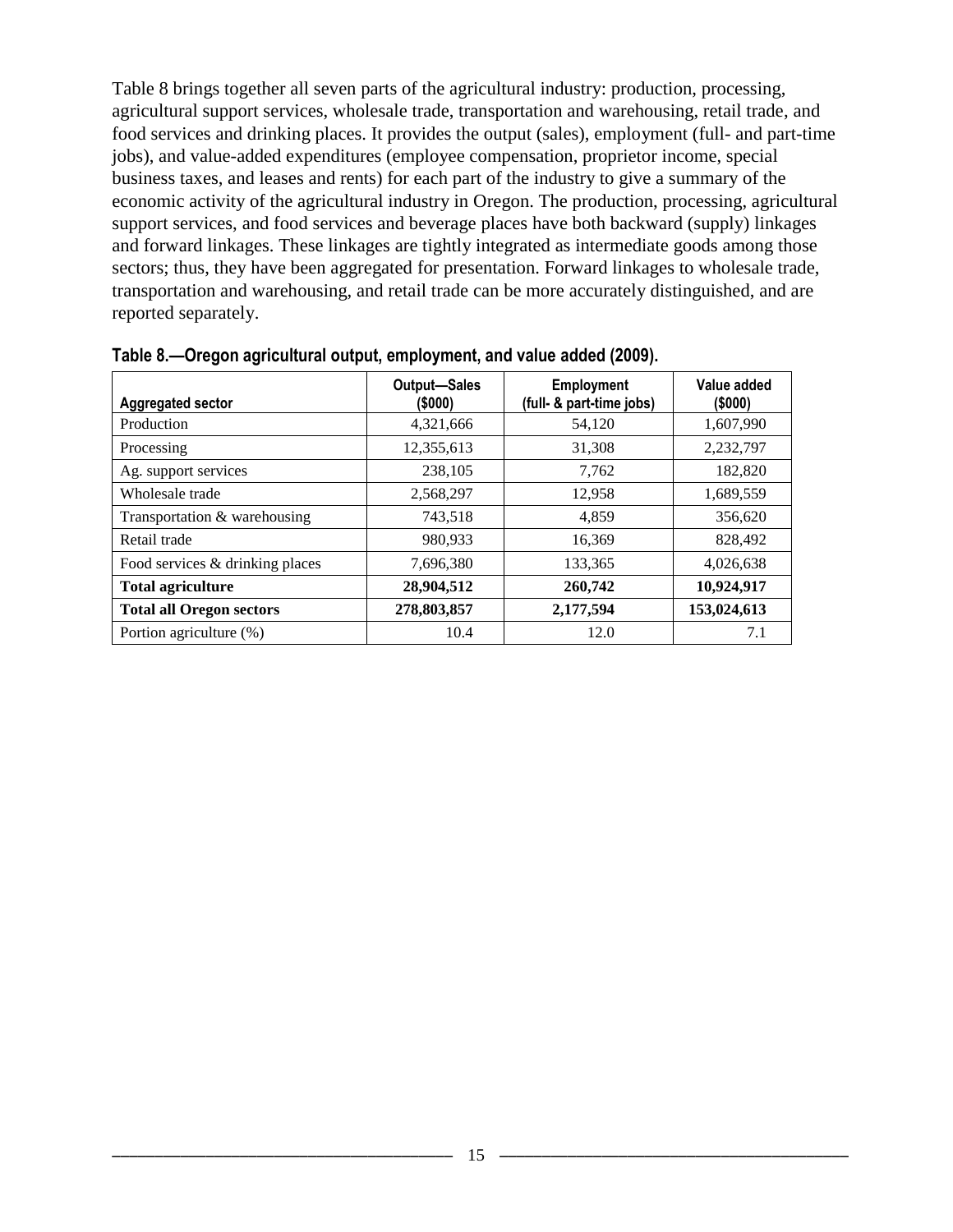### **Economic Footprint**

The direct expenditures and employment profiled in Table 8 are associated with a number of other expenditures and jobs in the Oregon economy. Each of the listed agricultural sectors purchases a wide range of inputs from suppliers. These purchases are the *indirect expenditures*  associated with the agricultural industry. Another type of expenditure includes those that members of households make when they receive their salaries or other income from businesses directly or indirectly related to agriculture. These are *induced expenditures,* including purchases for food, medical services, retail goods, and many others.

While all of these linked industries do not necessarily depend on exports from the agricultural industry, they are likely to be disrupted if the agricultural industry experiences an economic shock, such as a serious drop in prices and/or drop in production.

The output, employment, and value-added measures of these direct, indirect, and induced expenditures are the "economic footprint" of the agriculture industry in Oregon. They are summarized in Table 9.

| <b>Aggregated sector</b>                                                                         | <b>Output-Sales</b><br>(\$000) | <b>Employment</b><br>(full- & part-time jobs) | Value added<br>$($ \$000 $)$ |
|--------------------------------------------------------------------------------------------------|--------------------------------|-----------------------------------------------|------------------------------|
| Production                                                                                       | 5,745,810                      | 62,885                                        | 2,622,376                    |
| Processing                                                                                       | 20,541,299                     | 98,815                                        | 6,991,892                    |
| Ag. support services                                                                             | 501,025                        | 9,847                                         | 325,967                      |
| Food services & drinking places                                                                  | 14,610,626                     | 188,036                                       | 7,944,652                    |
| Subtotal-Production, processing, ag.<br>support services, and food services &<br>drinking places | 41,398,759                     | 359.583                                       | 17,884,887                   |
| Wholesale trade                                                                                  | 4,636,806                      | 30,368                                        | 2,928,210                    |
| Transportation & warehousing                                                                     | 1,418,687                      | 10,873                                        | 759,378                      |
| Retail trade—Food and beverage                                                                   | 1,641,518                      | 22,067                                        | 1,223,297                    |
| <b>Total agriculture</b>                                                                         | 49,095,771                     | 422,891                                       | 22,795,773                   |
| <b>Total all Oregon sectors</b>                                                                  | 278,803,857                    | 2,177,594                                     | 153,024,613                  |
| Portion agriculture (%)                                                                          | 17.6%                          | 19.4%                                         | 14.9%                        |

| Table 9.-Oregon agriculture's economic footprint (2009). |  |  |
|----------------------------------------------------------|--|--|
|                                                          |  |  |

We assumed that exports of agricultural goods and services would be at wholesale prices, so no retail trade component or margin is included for exports. Since the linkages were particularly difficult to attribute uniquely to one sector among production, processing, agricultural support services, and food services and beverage places, they are again combined in Table 9.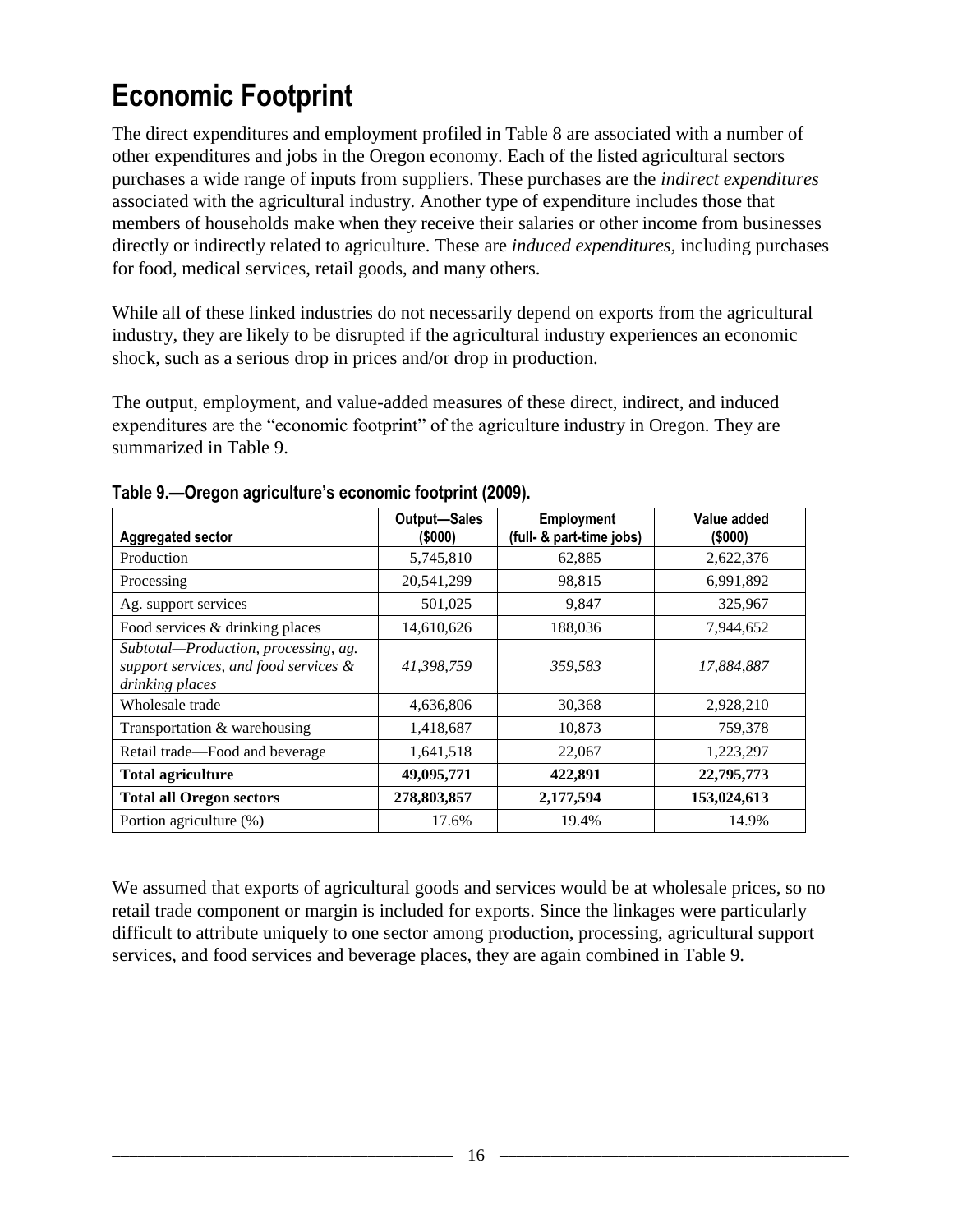### **Oregon's Economic Dependence on Agriculture**

Determining what "drives" the Oregon economy, or the extent to which each major industrial sector is critical to that economy, can be estimated in a number of ways. One approach, called export base theory, suggests that economies are primarily dependent on the goods and services they can export to bring in outside money to maintain growth and economic vitality. The IMPLAN model we used for this report is an input/output model that relies on export base theory. We used it to calculate how a change in demand from outside Oregon (*exogenous demand*) can cause economic changes in Oregon.

These changes (known as *respending*) are often called the *ripple effect*. An estimate of the size of the respending caused by a change in exogenous demand as it ripples through the economy is called the *multiplier*. In addition to the goods and services that are currently exported from Oregon, the economy also depends on transfer payments, such as Social Security, and on dividend and interest payments from investments initiated in the past. Table 10 shows the exogenous demand for goods and services related to the major parts of agriculture in Oregon.

|                                 | Total      | <b>Share</b> |
|---------------------------------|------------|--------------|
| <b>Aggregated sector</b>        | (\$000)    | (%)          |
| Production                      | 2,686,808  | 2.95         |
| Processing                      | 7,448,031  | 8.17         |
| Ag. support services            | 48,323     | 0.05         |
| Food services & drinking places | 934,845    | 1.03         |
| Wholesale trade                 | 520,527    | 0.57         |
| Transportation & warehousing    | 156,202    | 0.17         |
| Retail trade                    | 184,636    | 0.20         |
| <b>Total agriculture</b>        | 11,979,372 | 13.14        |
| <b>Total all Oregon sectors</b> | 91,159,458 | 100.00       |

**Table 10.—Exogenous demand for Oregon agriculture (2009).**

We estimated the impacts of the exogenous demand for agriculture throughout the Oregon economy and summarized those impacts in Table 11. The amounts in Table 11 are smaller than those in Table 9 because Table 9 shows all of the expenditures in the Oregon economy that are related to agriculture, both inside Oregon(local sales and intermediate goods) and outside Oregon (exports).

As mentioned above, any changes to an economic footprint (Table 9) can disrupt an economy in the short run. However, according to export base theory, structural changes (e.g., long-term expansion or contraction of the economy due to a positive or negative economic shock respectively) are likely only if exports are affected, causing an economic impact (Table 11).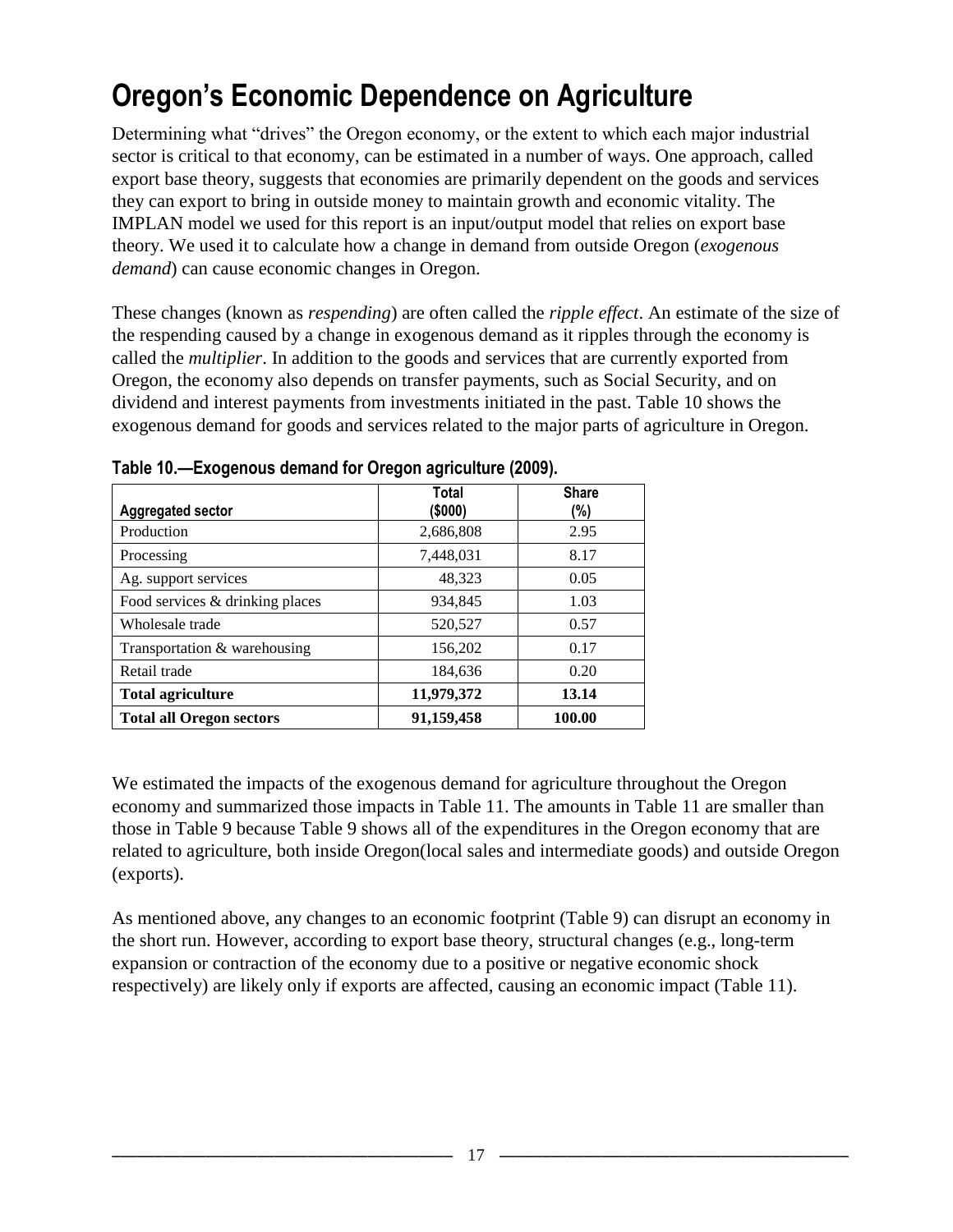| <b>Aggregated sector</b>                                                                      | <b>Output-Sales</b><br>(\$000) | <b>Employment</b><br>(full-& part-time jobs) | Value added<br>(\$000) |
|-----------------------------------------------------------------------------------------------|--------------------------------|----------------------------------------------|------------------------|
| Production                                                                                    | 4,884,028                      | 52,128                                       | 2,143,749              |
| Processing                                                                                    | 14,666,472                     | 71,612                                       | 5,016,120              |
| Ag. support services                                                                          | 101,683                        | 1,999                                        | 66,155                 |
| Food services & drinking places                                                               | 1,774,688                      | 22,840                                       | 965,002                |
| Subtotal-Production, processing, ag. support<br>services, and food services & drinking places | 21,426,871                     | 148,578                                      | 8,191,027              |
| Wholesale trade                                                                               | 939,760                        | 6,155                                        | 593,472                |
| Transportation & warehousing                                                                  | 296,560                        | 2,049                                        | 156,800                |
| Retail trade                                                                                  | 308,974                        | 4,154                                        | 230,255                |
| <b>Total agriculture</b>                                                                      | 22,972,165                     | 160,936                                      | 9,171,553              |
| <b>Total all Oregon sectors</b>                                                               | 278,803,857                    | 2,177,594                                    | 153,024,613            |
| Portion agriculture (%)                                                                       | 8.2                            | 7.4                                          | 6.0                    |

**Table 11.—Summary of Oregon agricultural economic impacts (2009).** 

In Table 12 (pages 19–20), we provide a more detailed summary of the economic impacts measured by value added or the net local increase in production, including employee compensation, proprietor income, other property income (rents and leases), and indirect business taxes. The columns in Table 12 show the economic impacts of each agricultural sector on itself, on other agricultural sectors, and on nonagricultural sectors. The sectors are aggregated consistent with the NAICS two-digit level.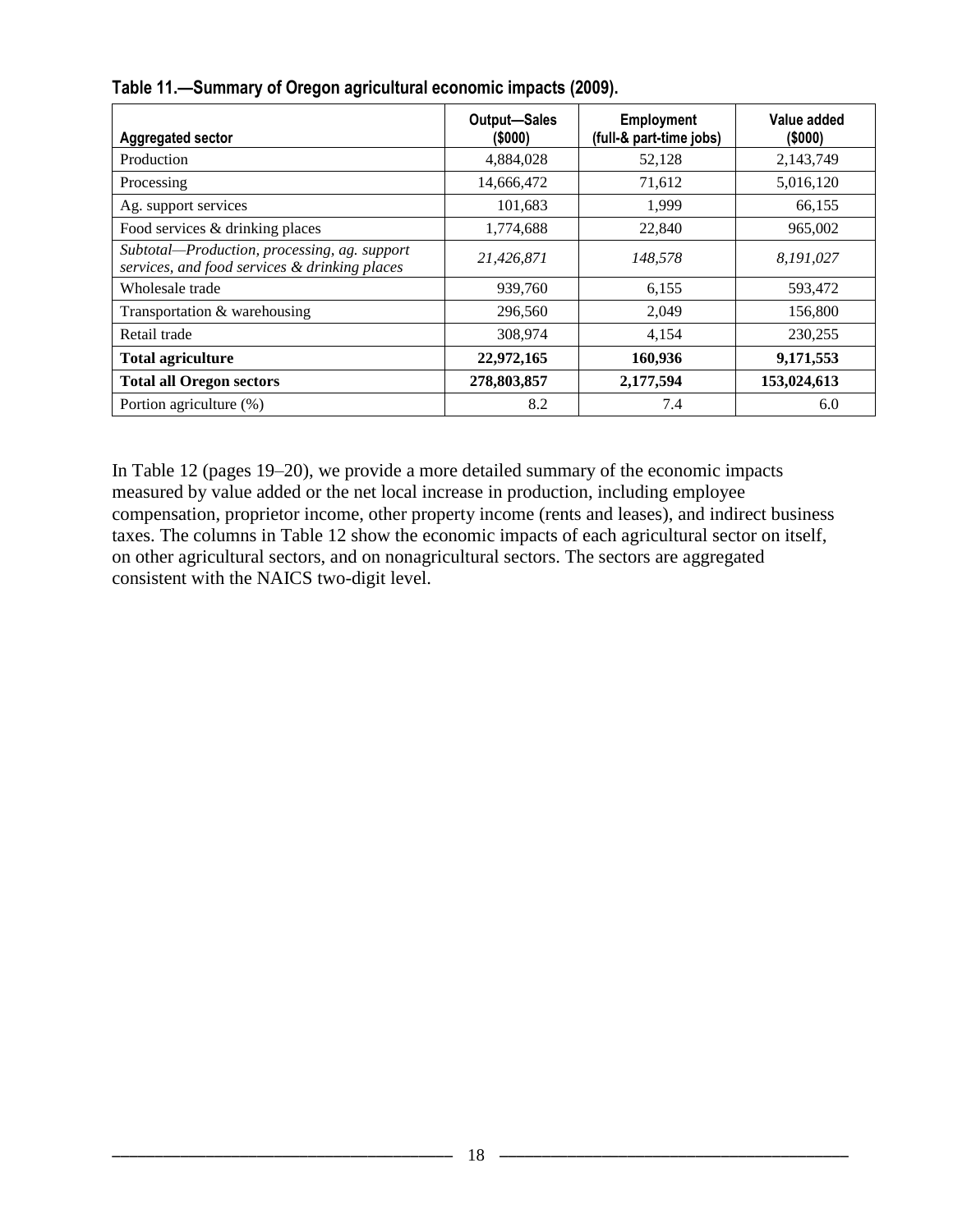|                                |                             | Production |           |                                                        |                |                                            |                                          |         |                |                               |                  |                |                 |                      |                                       |                 |                                     |                                         |
|--------------------------------|-----------------------------|------------|-----------|--------------------------------------------------------|----------------|--------------------------------------------|------------------------------------------|---------|----------------|-------------------------------|------------------|----------------|-----------------|----------------------|---------------------------------------|-----------------|-------------------------------------|-----------------------------------------|
|                                | nursery<br>ಂರ<br>Greenhouse | Crops      | Livestock | Comm. fishing,<br>ಕ್ಷ<br>forest farm,<br><b>Other-</b> | Feed           | Grain product incl. cook<br>sugar<br>oil & | foods<br>canned <sup>+</sup><br>Frozen & | Dairy   | Meat & seafood | snacks<br>ಹ<br>goods<br>Baked | <b>Beverages</b> | All other food | Cloth & leather | Ag. support services | drinking<br>Food services &<br>places | Wholesale trade | ంర<br>Transportation<br>warehousing | -Food and<br>Retail stores-<br>beverage |
| Greenhouse & nursery           | 386,043                     | 1,500      | 332       | 37                                                     | 9              | 89                                         | 876                                      | 225     | 103            | 2,748                         | 302              | 5,710          | 71              | 570                  | 278                                   | 140             | 39                                  | 172                                     |
| Crops                          | 749                         | 444,307    | 21.643    | 93                                                     | 1,117          | 9,446                                      | 64,949                                   | 3,435   | 2,283          | 5.933                         | 41,355           | 10,293         | 174             | 59                   | 1,303                                 | 312             | 94                                  | 122                                     |
| Livestock                      | 279                         | 874        | 138,209   | 30                                                     | 32             | 67                                         | 4,028                                    | 29,890  | 15,811         | 533                           | 190              | 2,190          | 96              | 67                   | 741                                   | 94              | 28                                  | 37                                      |
| Commercial fishing & hunting   | 21                          | 24         | 13        | 103,111                                                | $\overline{4}$ | 6                                          | 251                                      | 15      | 1,249          | 13                            | 19               | $\mathbf{Q}$   | $\overline{7}$  | $\sqrt{2}$           | 117                                   | 14              | $\overline{4}$                      | 6                                       |
| Feed                           | 50                          | 123        | 7,656     | $\overline{7}$                                         | 7,425          | 13                                         | 386                                      | 2,701   | 457            | 75                            | 42               | 144            | 13              | 31                   | 257                                   | 35              | 6                                   | 9                                       |
| Grains & sugar                 | 119                         | 137        | 489       | 26                                                     | 195            | 84,747                                     | 4,322                                    | 526     | 71             | 4,478                         | 1,032            | 1,471          | 41              | 15                   | 386                                   | 80              | 23                                  | 32                                      |
| Frozen & canned foods          | 278                         | 316        | 131       | 58                                                     | 11             | 438                                        | 500,866                                  | 328     | 166            | 983                           | 373              | 800            | 95              | 32                   | 1,502                                 | 189             | 55                                  | 74                                      |
| Dairy                          | 311                         | 347        | 150       | 68                                                     | 14             | 98                                         | 4,129                                    | 132,374 | 112            | 599                           | 287              | 1,028          | 107             | 36                   | 2,069                                 | 212             | 61                                  | 83                                      |
| Meat & seafood                 | 102                         | 115        | 122       | 24                                                     | 71             | 47                                         | 3,780                                    | 105     | 55,292         | 102                           | 94               | 111            | 73              | 12                   | 847                                   | 69              | 20                                  | 27                                      |
| Baked goods & snacks           | 453                         | 507        | 205       | 105                                                    | 14             | 178                                        | 1,398                                    | 546     | 162            | 179,833                       | 414              | 563            | 154             | 52                   | 2,357                                 | 305             | 89                                  | 121                                     |
| <b>Beverages</b>               | 620                         | 685        | 361       | 127                                                    | 66             | 189                                        | 3,563                                    | 547     | 224            | 387                           | 243,946          | 365            | 212             | 71                   | 3,678                                 | 422             | 123                                 | 165                                     |
| All other food                 | 162                         | 181        | 87        | 33                                                     | 15             | 147                                        | 11,630                                   | 1,633   | 181            | 679                           | 1,306            | 88,263         | 57              | 18                   | 1,213                                 | 111             | 32                                  | 43                                      |
| Cloth & leather                | 143                         | 401        | 115       | 53                                                     | 14             | 105                                        | 463                                      | 137     | 65             | 156                           | 187              | 85             | 126,987         | 30                   | 198                                   | 176             | 33                                  | 50                                      |
| Ag. support services           | 17,750                      | 86,622     | 16,388    | 29                                                     | 162            | 1,344                                      | 11,630                                   | 3,757   | 1,635          | 1,283                         | 8,239            | 2,542          | 78              | 37,148               | 360                                   | 89              | 33                                  | 38                                      |
| Forestry                       | 86                          | 294        | 102       | 40                                                     | 9              | 146                                        | 1,110                                    | 283     | 79             | 250                           | 395              | 750            | 140             | 15                   | 376                                   | 97              | 83                                  | 24                                      |
| Mining                         | 324                         | 1.930      | 501       | 40                                                     | 21             | 176                                        | 1.029                                    | 365     | 162            | 199                           | 424              | 167            | 74              | 20                   | 285                                   | 98              | 56                                  | 33                                      |
| Utilities                      | 7,860                       | 20,562     | 8,817     | 837                                                    | 611            | 7,203                                      | 44,361                                   | 13,519  | 6,648          | 8,025                         | 12,257           | 6,965          | 3,174           | 632                  | 12,300                                | 3,731           | 1,035                               | 1,348                                   |
| Construction                   | 2,926                       | 5,900      | 2,463     | 676                                                    | 201            | 2,159                                      | 12,678                                   | 4,126   | 2,204          | 2,756                         | 4,102            | 2,279          | 1,071           | 236                  | 4,436                                 | 1,769           | 1,079                               | 644                                     |
| Manufacturing (other than ag.) | 6,609                       | 21,488     | 6,512     | 1,236                                                  | 453            | 6,654                                      | 61,876                                   | 16,245  | 4,781          | 11,037                        | 43,366           | 10,700         | 5,535           | 865                  | 13,526                                | 6,009           | 2,328                               | 1,253                                   |
| Wholesale trade                | 23,523                      | 49,315     | 38,067    | 5,098                                                  | 4,930          | 47,066                                     | 279,348                                  | 77,293  | 31,776         | 43,034                        | 103,638          | 37,678         | 22,111          | 2,211                | 41,769                                | 365,750         | 4,517                               | 4,219                                   |

#### **Table 12.—Oregon agricultural value-added economic impacts, 2009 (\$000).**

Table 12 continues on page 20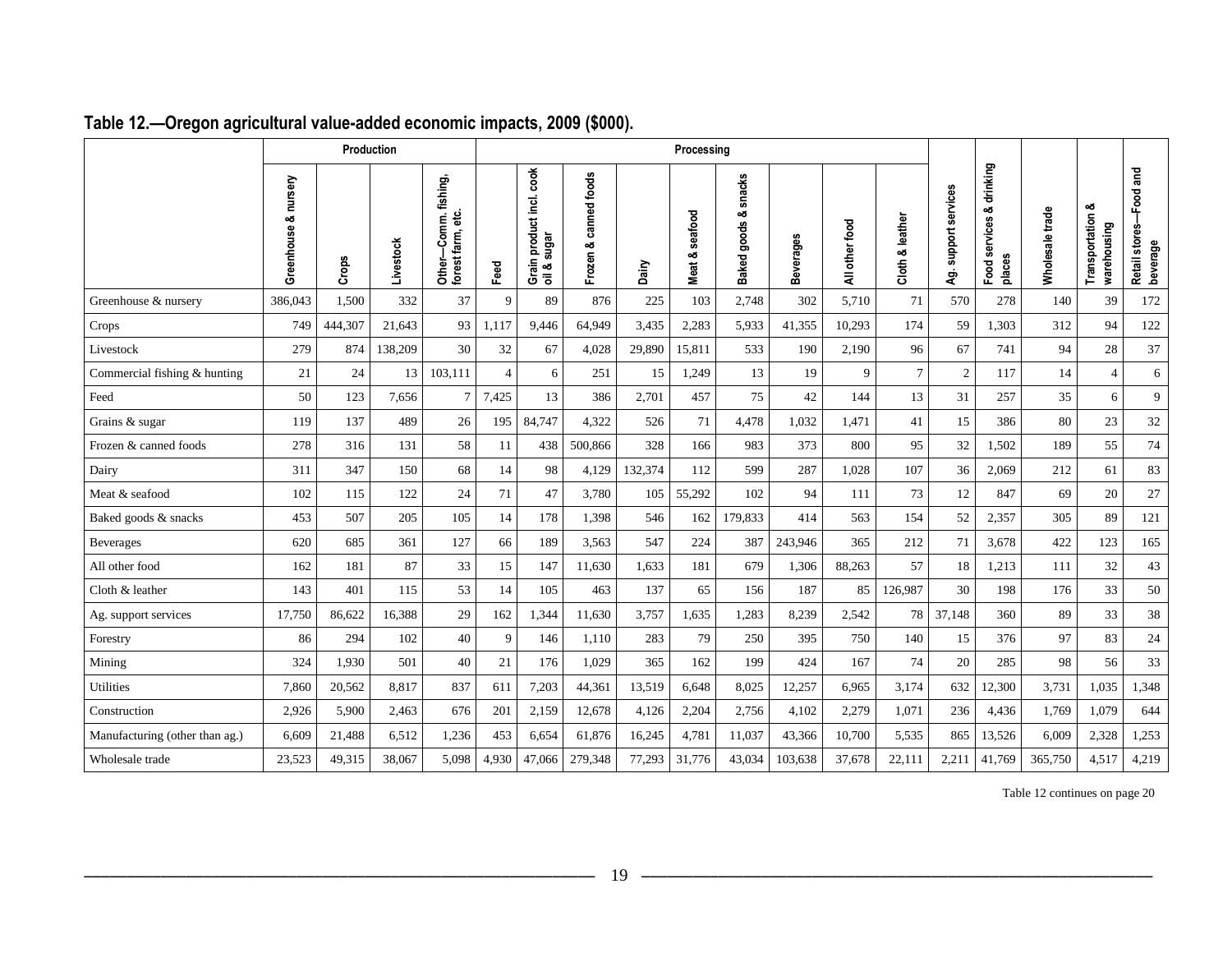|                                               |                             | <b>Production</b> |           |                                                       | Processing |                                                    |                              |         |                   |                                   |                |                 |                              |                         |                                       |                 |                                     |                                        |
|-----------------------------------------------|-----------------------------|-------------------|-----------|-------------------------------------------------------|------------|----------------------------------------------------|------------------------------|---------|-------------------|-----------------------------------|----------------|-----------------|------------------------------|-------------------------|---------------------------------------|-----------------|-------------------------------------|----------------------------------------|
|                                               | nursery<br>ంర<br>Greenhouse | Crops             | Livestock | Comm. fishing,<br>Other-Comm. fi<br>forest farm, etc. | Feed       | čook<br>product incl.<br>sugar<br>Grain<br>oil & s | canned foods<br>ంర<br>Frozen | Dairy   | seafood<br>Meat & | snacks<br>goods &<br><b>Baked</b> | everages<br>mā | other food<br>₹ | leather<br>ంర<br>Cloth<br>Cl | support services<br>Ąġ. | drinking places<br>ವ<br>Food services | Wholesale trade | ంర<br>Transportation<br>warehousing | Food and<br>Retail stores-<br>beverage |
| Transportation &<br>warehousing               | 9,256                       | 28,305            | 19,634    | 2,350                                                 | 2,293      | 21,958                                             | 102,945                      | 38,726  | 15,893            | 17,856                            | 36,081         | 15,679          | 7,365                        | 917                     | 15,053                                | 16,741          | 85.654                              | 3,127                                  |
| Retail trade                                  | 28,506                      | 32,368            | 12,835    | 5,912                                                 | 862        | 8.708                                              | 67,199                       | 19,952  | 9,832             | 16,848                            | 26,242         | 11,928          | 9.977                        | 3,205                   | 35,496                                | 18,958          | 6.079                               | 163,448                                |
| Information                                   | 7,488                       | 11,482            | 5,215     | 1,491                                                 | 503        | 5,038                                              | 40,754                       | 12,009  | 6,465             | 10,343                            | 17,002         | 7,923           | 5,431                        | 780                     | 19,782                                | 11,061          | 2,436                               | 2,951                                  |
| Finance & insurance                           | 27,461                      | 58,451            | 28,391    | 5,360                                                 | 1,266      | 12,724                                             | 86,665                       | 29,395  | 15,592            | 20,811                            | 33,244         | 17,526          | 10,892                       | 2,821                   | 43,177                                | 24,608          | 9.914                               | 7,885                                  |
| Real estate & rental                          | 58,693                      | 137,929           | 58,904    | 10,676                                                | 2,582      | 25,230                                             | 167,403                      | 55,122  | 29,972            | 43,260                            | 71,783         | 35,399          | 23,419                       | 5,775                   | 102,659                               | 45,354          | 13,899                              | 17,112                                 |
| Professional, scientific, &<br>tech. services | 14,194                      | 30,425            | 13,357    | 2,999                                                 | 1,181      | 12,624                                             | 93,206                       | 29,726  | 17,739            | 30,012                            | 40,116         | 21,657          | 16,885                       | 1,861                   | 35,562                                | 21,665          | 5,297                               | 4,828                                  |
| Management of<br>companies                    | 9.890                       | 21,677            | 10,182    | 1.946                                                 | 1,616      | 18,415                                             | 160,575                      | 40,204  | 20,980            | 44,488                            | 56,963         | 30,320          | 16,791                       | 1,126                   | 34,771                                | 23,558          | 6,727                               | 3,950                                  |
| Administrative & waste<br>services            | 908                         | 2,131             | 910       | 175                                                   | 64         | 714                                                | 5,843                        | 2,330   | 1,025             | 1,650                             | 1,916          | 1,379           | 531                          | 89                      | 2,952                                 | 892             | 595                                 | 306                                    |
| <b>Educational</b> services<br>(private)      | 3.774                       | 5,088             | 2,056     | 3,402                                                 | 111        | 1,085                                              | 8,365                        | 2,380   | 1,310             | 2,084                             | 3,269          | 1,493           | 1,168                        | 453                     | 4,131                                 | 2,430           | 704                                 | 994                                    |
| Health & social services                      | 35,164                      | 38,376            | 15,242    | 7,057                                                 | 1,037      | 10.097                                             | 79,935                       | 22,693  | 11,803            | 20,396                            | 31,255         | 14,239          | 11,671                       | 4,026                   | 40,882                                | 23,297          | 6,862                               | 9,263                                  |
| Arts, recreation, &<br>entertainment          | 2,732                       | 3,317             | 1,473     | 516                                                   | 114        | 1,093                                              | 8,163                        | 2,479   | 1,334             | 2,147                             | 3,259          | 1,585           | 1,120                        | 288                     | 5,689                                 | 2,239           | 644                                 | 758                                    |
| Accommodation & food<br>services              | 10.682                      | 13.422            | 5.679     | 2.100                                                 | 409        | 3.889                                              | 29.418                       | 9.133   | 5.050             | 7.906                             | 11.670         | 5,817           | 4,392                        | 1,177                   | 505,405                               | 8,102           | 2,232                               | 2,926                                  |
| Other services                                | 9,648                       | 13,320            | 5,463     | 1,887                                                 | 476        | 4,834                                              | 35,732                       | 11,077  | 6,008             | 8,301                             | 12,620         | 6,631           | 4,028                        | 1,084                   | 16,823                                | 8,580           | 2,506                               | 2,710                                  |
| Government                                    | 4,867                       | 13,839            | 5,340     | 964                                                   | 356        | 3,780                                              | 24,611                       | 8,286   | 3,787             | 5,042                             | 8,427          | 4,231           | 2,226                        | 458                     | 15,023                                | 6,479           | 3,600                               | 1,563                                  |
| Total                                         | 671.669                     | 1.045.756         | 427,043   | 158,560                                               | 28.242     | 290,504                                            | 1,923,491                    | 571,561 | 270.253           | 494,243                           | 815,813        | 347.920         | 276,167                      | 66,182                  | 965.402                               | 593,666         | 156,886                             | 230,320                                |

#### **Table 12.(contd.)—Oregon agricultural value-added economic impacts, 2009 (\$000).**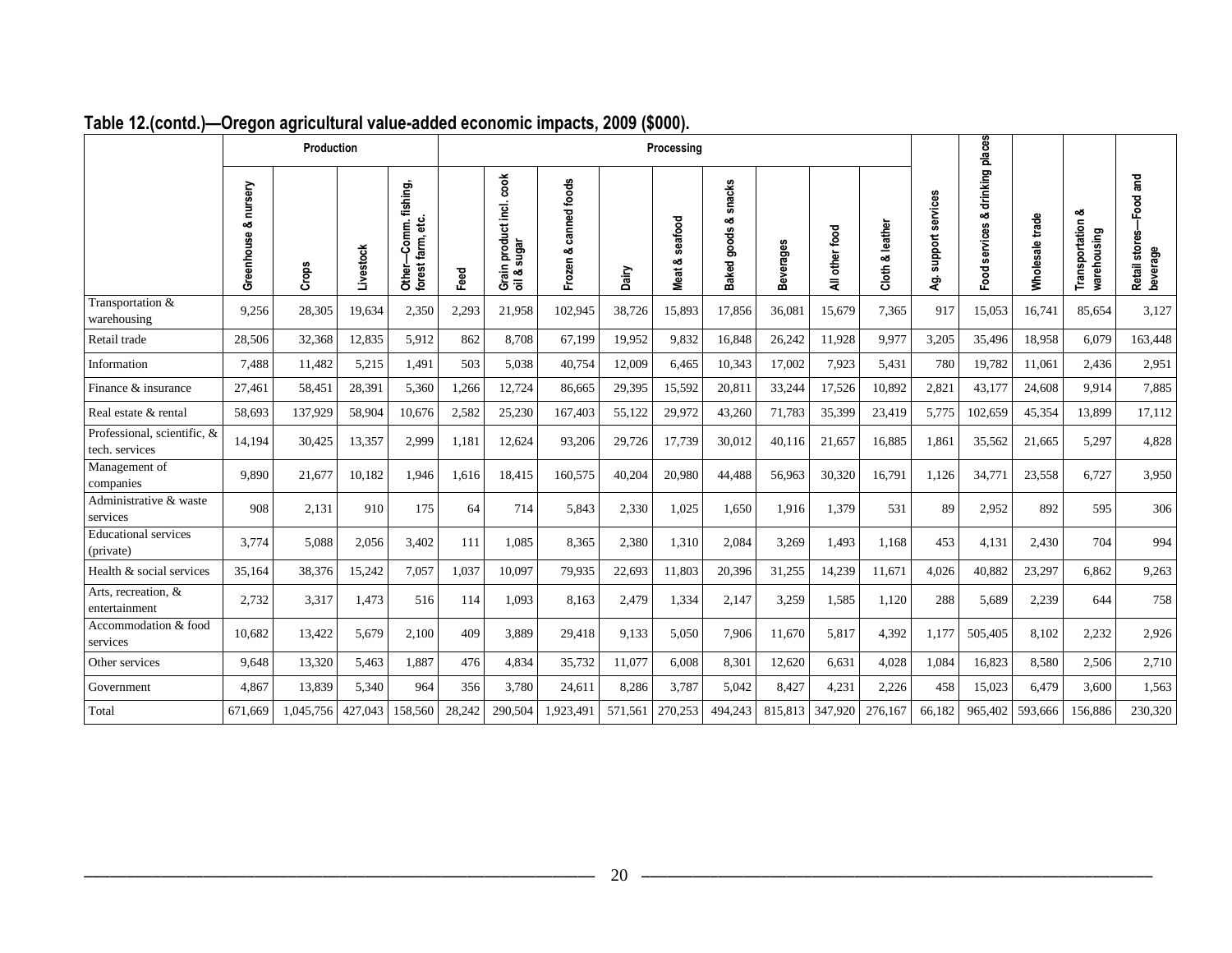#### **Implications for Agriculture and Oregon**

Oregon agriculture has diversified into markets that are growing very fast and are often based as much on discretionary expenditures as on basic needs. These markets offer the potential to revitalize an industry that is slowly being recognized as having an increasing role in Oregon's economic future.

India's population will soon exceed China's. China, India, and many Asian countries are developing middle classes that demand the



Photo by Leslie Carnes

high-quality agricultural products that Oregon produces—from beef to oysters to wheat. India's middle class will soon exceed the size of the U.S. middle class.

U.S. consumer preferences for locally produced food are growing, and Oregon has the technology—thanks to a continuing investment in agricultural research—to show consumers where in Oregon the melon they eat for breakfast or the salmon they barbeque for dinner was raised, harvested, and processed.

Oregon is a leader in alternative energy, and most of the places from which that energy can be generated are on agricultural land. These two land uses are compatible, and the predictable lease or power income generated by dedicating a small amount of land to solar collectors or wind turbines can give agricultural producers the resources and security needed to try new crops and management practices. Local tax revenues generated by alternative energy developments also provide revenues to many rural counties that have struggled economically since the 1980s. Biomass may hold the potential to substitute for coal, perhaps directly as a feedstock, and for other energy sources.

For the first time in this long series of reports, we have included food services and drinking places. Almost half of consumers' food expenditures are for food purchased away from home. The very strong linkages from farmgate to restaurant plate need to be understood and could markedly increase the demand for Oregon agricultural products. Consumers are making that connection by seeking out restaurants and bars that highlight local produce, beef, cheese, hazelnuts, microbrew, wine, etc.

Decision makers can reinforce development of these markets through relatively low-cost incentive programs, customized land use regulations to encourage adaptive farming, support for research such as the innovative genetic tracking of salmon runs, and efforts to tailor regulations to the needs of producers that are neighbors and multigenerational Oregon businesses.

Still, economists must recognize the reality that markets are uncertain and sometimes disappointing. Many Oregon agricultural sectors have differentiated their products and have benefited during economic upswings. For example, when people have time and money to play golf or to build and landscape new or existing homes, Oregon's grass seed and nursery crop industries prosper. Conversely, however, those parts of the agricultural industry are vulnerable to downturns in the economy. This point has been confirmed by the initial release of 2010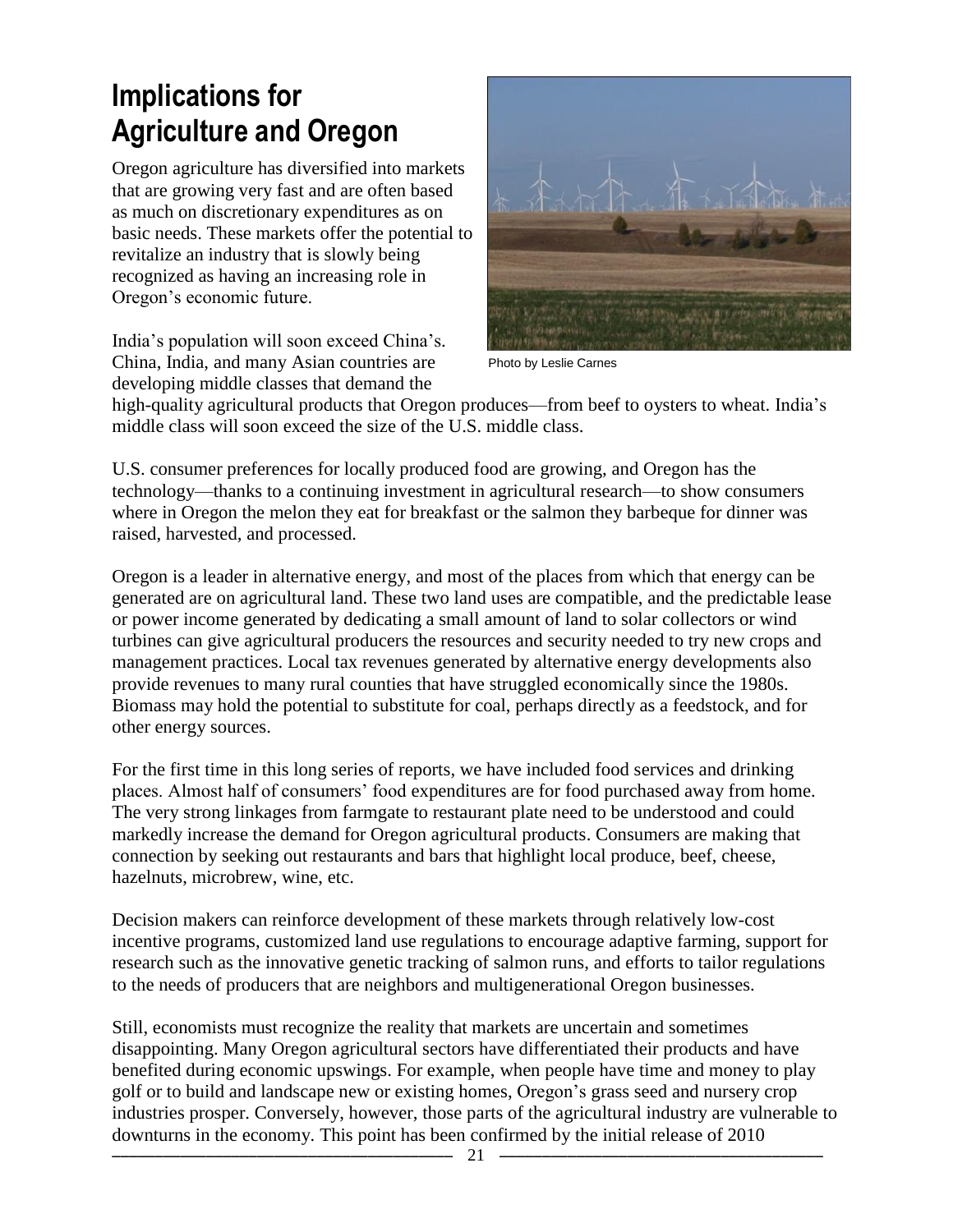agricultural sales estimates. Hopefully, these fluctuations will not discourage agricultural producers from forging ahead to diversify and differentiate their products in order to play to an ever-growing market and increasing profit margin.

Another factor is the continued U.S. dependence on overseas petrochemicals. The price of oil is rising again, instability in the Middle East is growing, and demand for petrochemicals is increasing at an unsustainable rate due to the growth of the Asian Tigers. Ten years ago, the U.S. imported 35 percent of its nitrogen-based fertilizer, while today the percentage is 70 percent, due to the increasing price of U.S. natural gas, from which ammonia and then nitrogen are produced. There are alternatives. One is to strengthen the current tentative development of controlledrelease fertilizers. By finding ways to optimize plant nutrient use and minimize losses to the air and water, the returns can be immense, not only for the agricultural industry, but also for the environment.

Agriculture is deeply engrained in Americans' values, and for centuries they have supported it with both private and public dollars. The next 5 years could be the most stressful in terms of public support for agriculture. A significant portion of Oregon agriculture relies on public sector expertise and payments to quickly address problems, suggest more efficient methods of production, stabilize prices, purchase ecological services through the CRP program, and even out the peaks and valleys of a global marketplace. Volatility in the policy arena will be a challenge for agriculture.

While alternative energy development has been helpful, only a small portion of its potential benefits have been realized by rural communities. These projects have been partially paid for with Oregon tax dollars or through forgone revenues. Nonetheless, like much natural resource development in the past, most of the value-added benefits are being shipped outside Oregon to enable places such as Los Angeles to have green industry development and meet their "20 percent by 2020" goal. If even a modest portion of the energy generated in Oregon from wind turbines, solar collectors, or biomass projects had to be used within Oregon, the impact would far exceed the current level of contribution from this development.

―Opportunities and challenges‖ is perhaps a cliché, yet it is a phrase that certainly fits Oregon agriculture today. Fortunately, the opportunities side of the equation is growing faster than the challenges side. One of Oregon's most difficult problems today is how to employ semiskilled workers who want to learn skills on the job. Agriculture holds great potential to contribute to the solution, as long as the entrepreneurs and policy makers who recognize agriculture's role as an economic engine in the past continue to acknowledge its even greater potential for the future.